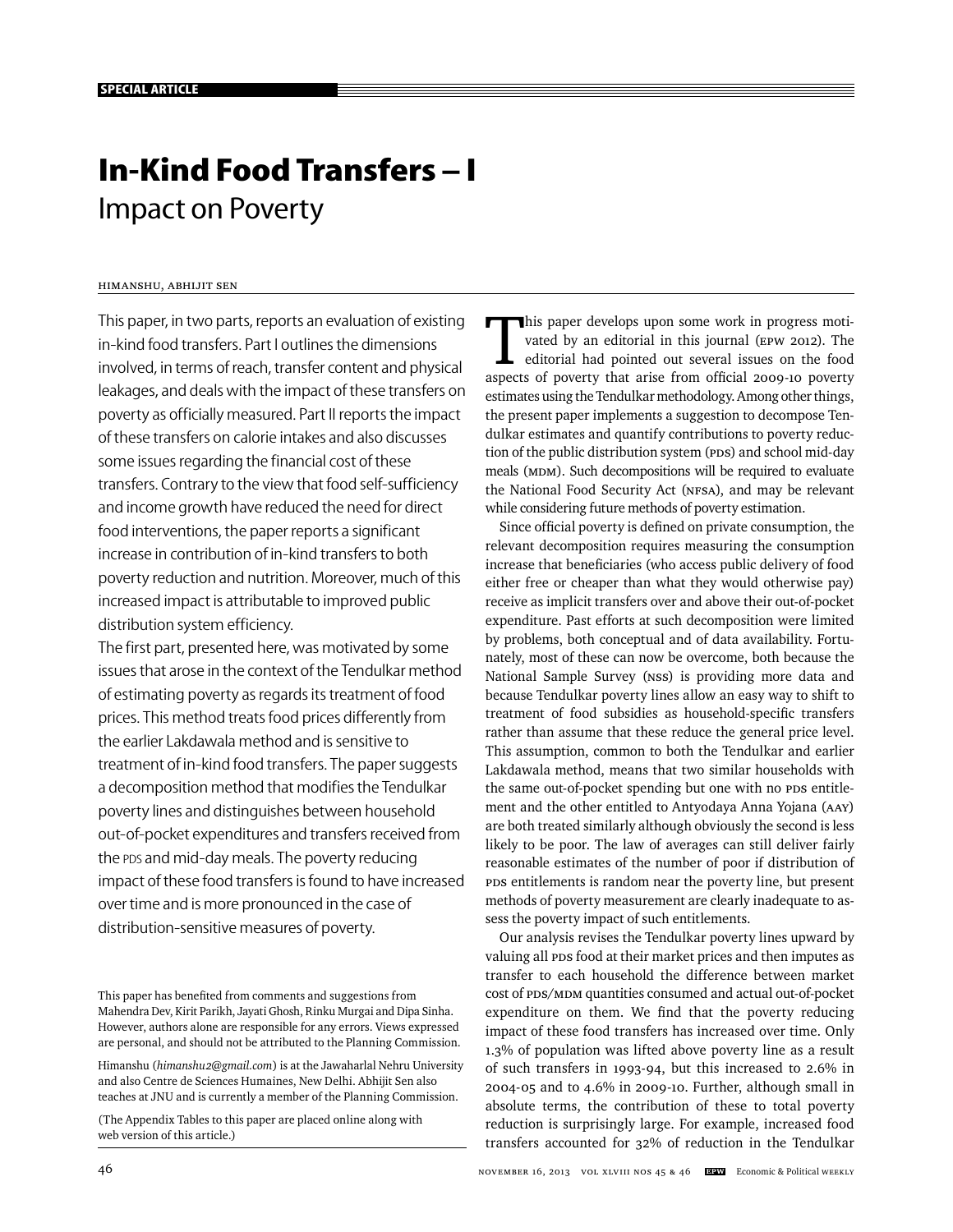headcount ratio (HCR) between 2004-05 and 2009-10 and 52% of reduction in the associated squared poverty gap (SPG). The number of poor before food transfers was 417 and 402 million in these two years, and after food transfers they were 389 to 347 million. Not only would HCR and SPG in 2009-10 have been 16% and 45% higher without in-kind food transfers, the number of poor would have increased by 13 million over 2004-05 instead of declining by 42 million.

These results may surprise many, since the same NSS data show huge PDS leakage and because it is well known that PDS entitlements are poorly targeted. Three factors account for why outcomes were better than often assumed. First, including imputed values for MDM incorporates a more efficient source of in-kind transfer than PDS. Second, although entitlements were poorly targeted, outcomes reflect strong effects of self-selection: 78% of the bottom rural quintile accessed some in-kind food transfer in 2009-10 as against only 13% of the top urban quintile. Third, unlike 2004-05, food inflation was unusually high in 2009-10, a severe drought year, so that market prices actually paid by most recipients were higher than the economic cost of PDS supply.

Overall, our results are in line with other research that has assessed beneficiary satisfaction and found improvement in the PDS. At one end, most of the rich have self-selected themselves out of both the MDM and PDS and it is their unutilised entitlements which account for a substantial part of measured leakage. At the other end, there was considerable improvement after 2004 in PDS access of the relatively poor in almost all states. In particular, Chhattisgarh and Odisha joined the southern states to extend near universal coverage while reducing leakage. By 2009-10, over 90% of the rural poor got some food transfer in 12 (and over 75% in 18) of the 30 states. Nonetheless, there continued to be laggards and the impact of in-kind food transfers on poverty even in 2009-10 was less than if all related central and state government expenditures had been distributed as untargeted cash transfers without leakage and at no delivery cost.

However, although gauging the impact of in-kind food transfers on consumption poverty is important, this is not the only or even main purpose of in-kind food transfers. The stated purpose of food transfers has always been food security in the sense of (i) assuring affordable food at times of distress; and (ii) enhancing food availability and its access so as to improve nutritional intake and associated outcomes, on which India scores even lower than on poverty. For example, the Supreme Court's 2001 order that made the MDM mandatory in government primary schools was aimed not at reducing poverty but to reduce classroom hunger on the assumption that well-fed children will pay more attention to learning. The MDM did lift 1.3% of population above poverty line by 2004-05 but, since school attendance has increased with the MDM and now nears 100% at elementary level, the full impact of MDM goes well beyond the poor and its effect on children is much more than its impact on poverty.

The case of the PDS is more complicated. With the shift to the targeted PDS (TPDS) in 1997, the earlier universal access at relatively low unit subsidies was replaced by much higher unit subsidies targeted towards the poor. But this had a negligible

impact on consumption poverty; and instead leakages increased sharply between 1993-94 and 2004-05, along with a decline in percentage of households who actually accessed PDS cereals. This happened because the PDS got targeted away from regions where it functioned well to those where it had earlier functioned poorly and also because of poor targeting within regions. But, as noted above, the PDS has improved considerably after 2004 with most states taking steps to improve its functioning and some reverting to a near universal PDS. Leakages have reduced, and there is very strong evidence that this is related to the improvement in access. Moreover, as its very large impact on poverty in 2009-10 shows, the PDS was able to deliver when most needed – during the worst drought in 37 years when wholesale price inflation (WPI) of food articles increased by 21% in a single year. Nonetheless, critics of the PDS remain sceptical, pointing to the possible inefficiencies of high unit subsidies.

#### **Cash Transfer Issue**

This issue has come to the fore in the run-up to the NFSA in the form of a debate on whether cash transfers can be more effective than in-kind food transfers. The main argument for cash transfers is that delivering a rupee directly to an intended beneficiary may cost less than the present elaborate but leaky system of physical procurement and distribution. This, of course, depends on how market prices of food compare with the economic cost of public delivery, on costs of extending banking reach to all beneficiaries and on the likely leakages from cash transfers matters which are far from settled. But, even if a rupee could be delivered cheaper directly than through PDS, delivering cash may not deliver full benefits of in-kind food transfers. Quite apart from the fact that producers also benefit from minimum support prices (MSP) in the present system, the right to food and most women activists not only doubt that indexation will be full but also argue that replacing PDS by equivalent cash would be detrimental to nutrition intake. We do not go into the issue of benefits to farmers from MSP operations, but it should be noted that costs of procurement (excluding grain price paid) constitute about 20% of the subsidy on cereals which will not be saved by moving to cash transfers unless MSP operations are also wound up.

We do, however, examine the impact of in-kind food transfers on calorie intake. This is because supporters of cash transfers can counter the argument of activists by pointing out that consumer theory suggests that cash transfers equivalent to in-kind food transfers should lead to the same food consumption, at least by those who need to make some additional market purchase of items that they receive as in-kind entitlement. Moreover, the nutrition case for in-kind transfers appears weak at first sight because NSS data show that all-India average per capita calorie intake of households who do receive in-kind food transfers is actually lower than of those who do not. Nonetheless, this requires closer empirical examination since neither simple consumer theory nor a simple comparison of calorie intake of recipients and non-recipients are valid. Activists usually argue that male preferences dominate how cash is spent, implying that it may be invalid to assume that the same household preference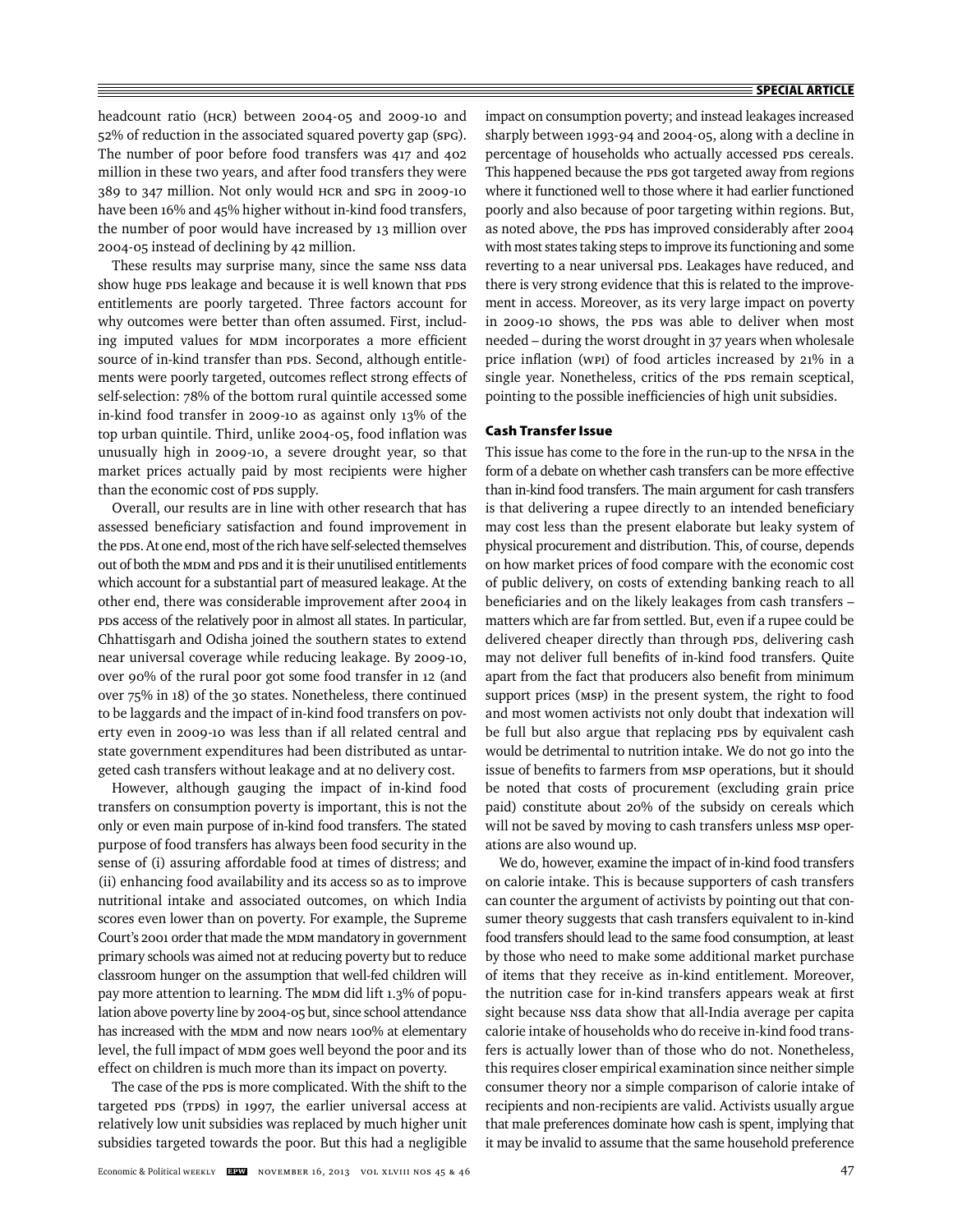applies to both cash and in-kind food transfers. A simple comparison of recipients and non-recipients is also not valid if their income and other household characteristics (including place of residence) would in any case lead to lower calorie intake.

In order to examine this matter, we fit a simple calorie demand function and assess the impact of PDS access on calorie intake in relation to this. The results of this exercise tend to support activists who argue against cash transfers. The calorie demand function shows expected response to income, price and some other household characteristics. There is a downward shift in the function over time, in line with the observed decline in calorie intake, but the model remains robust over time and across sample selection. More interestingly, variables relating to PDS access are highly significant. Just access to PDS appears to add to calorie intake, and the calorie-elasticity of PDS transfers turns out to be twice as large as compared to additional out-of-pocket income equal to the cash equivalent of PDS transfers. Controlling for income (including the cash equivalent of PDS transfer) and other characteristics, households accessing PDS had higher per capita calorie intake than those not accessing PDS in all NSS large samples of 1993-94, 2004-05 and 2009-10, and this difference appears to be increasing over time. Our preliminary assessment is that compared to the counterfactual of no PDS, PDS increased per capita calorie intake of the population as a whole by about 6% in 2009-10, up from a corresponding contribution of about 3.5% in 2004-05.

Although preliminary, this result if confirmed would mean that PDS is helping to mitigate the well-known "calorie puzzle" whereby, despite rising incomes, India's average per capita calorie intake has declined by over 7% since 1993-94 to below 2000 kcal/day in 2009-10.<sup>1</sup> To maintain even this rather low level of calorie intake without PDS would, given the observed calorie elasticity of around 0.4, have required total out-of-pocket consumer expenditures about 15% higher than actual in 2009-10. As compared to this, PDS transfers received were only 2.4% of out-of-pocket expenditure. This means that even as households are shifting expenditures away from food, with the costs of health, education, fuel and transport all rising in an increasingly consumerist society, PDS is slowing this down. This also means that the assessment of in-kind transfers requires clarity on whether calorie adequacy should normatively be considered as a social goal independent of revealed preferences of households.

Our measurement of the impact of in-kind food transfers on consumption poverty takes the normative view that the welfare benefit of PDS is limited to the cash equivalent transfer implicit in the value of subsidies that households actually receive. This procedure does not go into how households spend transfers received and respects consumer sovereignty. As noted above, PDS transfers did contribute significantly to recent reduction in consumption poverty despite leakages. But if the normative view is that calorie intake is a merit good, our subsequent analysis suggests that the welfare impact of the PDS may be much larger. Although not entirely clear why, the PDS appears to influence preferences so that the pure cash transfer required to maintain the same level of calorie intake without PDS would be several times greater than what government currently spends on the MSP-PDS system. Alternatively, calorie intake would reduce significantly if only the current cost of this system is transferred in cash even with no leakage. Unless it is concluded that calorie intake is inconsequential for malnutrition or that India's very high malnutrition levels no longer merit explicit concern, the "calorie puzzle" suggests that, along with technologies and price policies to produce adequate nutritious food, there should be at least equal priority to exploit the potential of the so far leaky PDS to encourage better and more balanced food consumption.

This paper is restricted to evaluation of in-kind transfers through MDM and PDS and does not consider cash transfers, e g, social pensions and employment schemes. Although cash transfers (e g, the National Rural Employment Guarantee Act (NREGA)) enable higher spending by recipients with possible large effects on poverty, these cannot be disaggregated from other sources of out-of-pocket expenditure in NSS consumer expenditure surveys. The paper is in two parts. Section 1 provides an overview with descriptive statistics from unit level NSS data for 1993-94, 2004-05, 2009-10 and 2011-12 of MDM and PDS reach and their transfer content. Section 2 evaluates the impact of these transfers on poverty, along with decomposition of poverty change between effects of the growth of out-of-pocket expenditures and those of in-kind food transfers. The poverty analysis is restricted to the period 1993-94 to 2009-10 since full data required to extend it to 2011-12 was not available at the time of research. However, preliminary 2011-12 indicators presented in the conclusion suggest that PDS was more effective during droughts. Part II of the paper considers calorie intakes and evaluates costs of in-kind transfers. In the context of debates surrounding the NFSA, it concludes with some lessons for policy. All-India results of all these exercises are reported in the text, with state-level estimates provided in an appendix.

## **1 In-kind Food Transfers: Some Dimensions from NSS**

Table 1 (p 49) provides a snapshot of the reach of in-kind food transfers during 1993-94, 2004-05, 2009-10 and 2011-12. This is in terms of percentage of population, classified by state/sector specific monthly per capita expenditure (MPCE) quintile classes, who availed of them. All four NSS rounds collected details of PDS purchase at the household level, and PDS access is shown in terms both of those who purchased PDS cereals and those who purchased any PDS food (i e, cereals or sugar). Access to MDM refers to households whose children received any free cooked meal in schools or *balwadis*. NSS began imputing values of free meals from the 64th round (2007-08),<sup>2</sup> but data on the number of meals received free from schools and balwadis is available for each household in the demographic block of all these NSS rounds. This is used for 1993-94 (50th round) and 2004-05 (61st round). For 2009-10 and 2011-12 (66th and 68th rounds), since data is available in both demographic and consumption blocks and are almost identical, data from its consumption block is used. The table also presents the percentage of population which received any food transfer (PDS and/or MDM).

The first point worth noting from Table 1 is that the percentage of population availing MDM, which was negligible in 1993-94,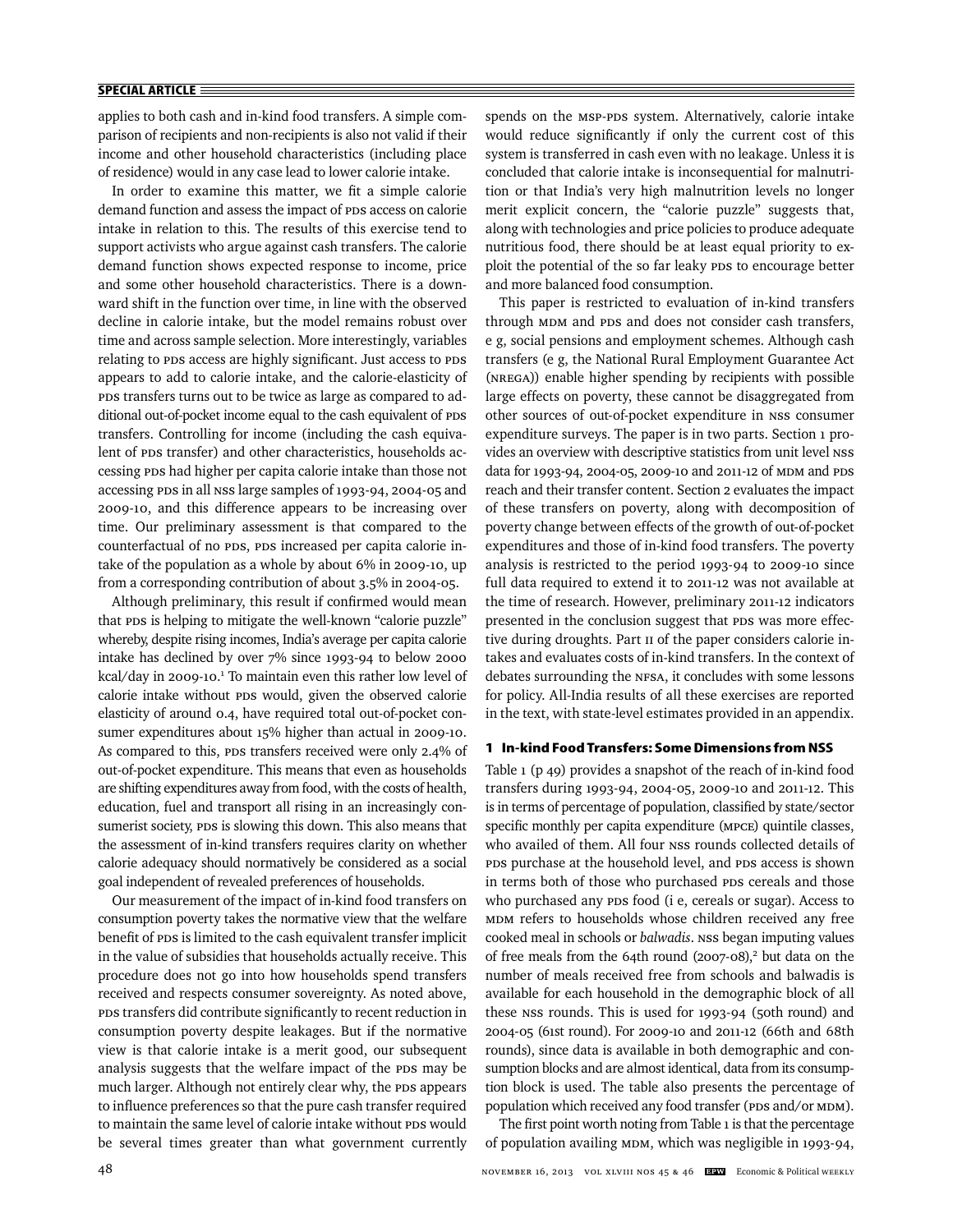increased very significantly by 2004-05 with a further but much more subdued increase in 2009-10 and 2011-12. This is not surprising since the central government had no MDM programme till 1995 and it became significant only because the Supreme Court passed orders in 2001 making this mandatory in government primary schools. Closely related to this fact, that MDM is almost entirely limited to government schools, is perhaps an even more significant outcome: that although not subject to income targeting, and available to all children attending such schools, the MDM is much better targeted towards the consumption poor than PDS which has officially been targeted since 1997 with distinction drawn between those below the poverty line (BPL) and those above the poverty line (APL). The majority of school-going children aged 5-11 in lower rural quintiles received MDM by 2004-05 while, although universal, almost all children in the top urban quintile were self-targeted out because their parents preferred private schools.

| Table 1: The Changing Reach of In-kind Food transfers (% of population accessing) |  |  |
|-----------------------------------------------------------------------------------|--|--|
|-----------------------------------------------------------------------------------|--|--|

|                                                                             |         |          | Rural      |          |            |          | Urban |          |
|-----------------------------------------------------------------------------|---------|----------|------------|----------|------------|----------|-------|----------|
| Quintile Class                                                              | PDS     | PDS Food | <b>MDM</b> | Any Food | <b>PDS</b> | PDS Food | MDM   | Any Food |
|                                                                             | Cereals |          |            | Transfer | Cereals    |          |       | Transfer |
| 1993-94                                                                     |         |          |            |          |            |          |       |          |
| 1                                                                           | 29.2    | 61.8     | 4.6        | 62.4     | 38.0       | 72.1     | 4.4   | 72.8     |
| $\overline{2}$                                                              | 28.4    | 67.9     | 3.7        | 68.5     | 38.5       | 74.7     | 3.3   | 75.3     |
| 3                                                                           | 26.0    | 69.8     | 2.8        | 70.1     | 33.5       | 77.3     | 1.7   | 77.8     |
| $\overline{4}$                                                              | 24.6    | 71.0     | 2.1        | 71.3     | 29.7       | 73.9     | 1.1   | 74.2     |
| 5                                                                           | 19.9    | 71.2     | 0.9        | 71.3     | 20.8       | 64.9     | 0.4   | 65.0     |
| All                                                                         | 25.6    | 68.3     | 2.8        | 68.7     | 32.1       | 72.6     | 2.2   | 73.0     |
| 2004-05                                                                     |         |          |            |          |            |          |       |          |
| 1                                                                           | 35.4    | 38.2     | 31.8       | 53.3     | 28.4       | 30.5     | 19.5  | 40.8     |
| $\overline{2}$                                                              | 28.3    | 32.0     | 27.0       | 47.2     | 18.1       | 21.5     | 10.1  | 27.5     |
| 3                                                                           | 24.2    | 28.9     | 20.7       | 40.9     | 11.6       | 15.1     | 4.3   | 18.0     |
| $\overline{4}$                                                              | 19.3    | 24.2     | 15.2       | 34.2     | 7.2        | 11.7     | 1.2   | 12.8     |
| 5                                                                           | 11.9    | 17.2     | 9.2        | 24.2     | 3.1        | 6.7      | 0.2   | 6.9      |
| All                                                                         | 24.8    | 29.0     | 21.8       | 41.3     | 15.4       | 18.7     | 8.4   | 23.5     |
| 2009-10                                                                     |         |          |            |          |            |          |       |          |
| 1                                                                           | 60.9    | 62.9     | 41.1       | 76.6     | 51.5       | 52.6     | 26.6  | 63.2     |
| $\overline{2}$                                                              | 50.9    | 53.8     | 35.9       | 68.6     | 36.7       | 38.5     | 13.2  | 44.7     |
| 3                                                                           | 43.2    | 46.1     | 28.7       | 61.0     | 27.5       | 29.5     | 7.7   | 34.6     |
| $\overline{4}$                                                              | 35.2    | 39.5     | 22.6       | 52.7     | 16.3       | 19.3     | 3.6   | 22.1     |
| 5                                                                           | 26.4    | 30.9     | 13.2       | 39.1     | 9.0        | 11.5     | 2.4   | 13.6     |
| All                                                                         | 43.3    | 46.7     | 28.3       | 59.6     | 28.2       | 30.3     | 10.7  | 35.7     |
| 2011-12                                                                     |         |          |            |          |            |          |       |          |
| 1                                                                           | 67.3    | 68.2     | 44.5       | 81.3     | 51.7       | 52.6     | 24.8  | 62.8     |
| $\overline{2}$                                                              | 55.3    | 57.1     | 40.8       | 73.2     | 41.5       | 42.7     | 14.8  | 50.2     |
| 3                                                                           | 49.6    | 52.2     | 36.6       | 69.6     | 29.5       | 30.8     | 8.3   | 35.4     |
| $\overline{4}$                                                              | 45.1    | 47.9     | 28.8       | 62.7     | 20.1       | 22.8     | 3.1   | 25.0     |
| 5                                                                           | 32.7    | 36.0     | 16.9       | 46.0     | 10.6       | 14.1     | 0.9   | 14.8     |
| All                                                                         | 50.0    | 52.3     | 33.5       | 66.6     | 30.7       | 32.6     | 10.4  | 37.7     |
| Quintile Classes are on MPCEMRP by population within each state and sector. |         |          |            |          |            |          |       |          |

The second point to note in Table 1 is that the PDS reach shrunk dramatically between 1993-94 and 2004-05. The percentage of population accessing any PDS food fell from 72.6% to 23.5% in urban areas and from 68.3% to 29% in rural, with a decline in all quintile classes including the poorest. This followed the shift from universal to TPDS in 1997 and restriction of PDS sugar to only BPL cardholders from 2001 onwards. One consequence was a sharp drop among PDS users, from majority in 1993-94 to almost negligible in 2004-05, of those drawing sugar but not cereals. But even the percentage of population

accessing PDS cereals declined in every urban quintile and also in the upper rural quintiles. Part of this was policy, since APL prices were increased sharply while BPL prices were reduced. This eliminated an existing urban bias, made PDS more progressive in both rural and urban areas, but increased exclusion errors sharply.

This was not only because exclusion errors in BPL selection were very large, the customer base of fair price shops (FPS) was much curtailed by targeting, reducing their viability and effective reach. The PDS served a majority of urban households in only four states in 2004-05, down from 24 in 1993-94, and in rural areas this was down to 10 from 26. The consequent weakening of the system's earlier function of providing retail level food price stability meant that the shift to TPDS was judged a policy failure, particularly because only a third of the bottom 40% of households got any PDS benefit in 2004-05, half that in 1993-94, while leakages from PDS doubled (see Government of India 2002 and Himanshu and Sen 2011).

The third important point is that the subsequent period 2004-10 saw a reversal of the earlier shrinkage, with a majority of the poor again accessing the PDS. One reason for this was that food inflation doubled, making the PDS more attractive. Market prices of cereals increased about 65% while PDS central issue prices remained unchanged. Moreover, some states provided supplementary subsidy to make the PDS even more attractive and to also enlarge numbers entitled to BPL coverage. The percentage of poor who accessed PDS cereals in 2009-10 was much higher than in not only 2004-05 but also 1993-94 and, although inclusion errors rose somewhat, exclusion errors reduced significantly. Unlike during 1997-2004, when FPS viability decayed, many states invested to revive PDS infrastructure and to plug leakage. A number of studies show that this revival was strong and that improvements in terms of less leakage and more beneficiary satisfaction were already evident by 2007 (see, for example, Kumar 2010; Khera 2011a and b; Himanshu and Sen 2011). By 2009-10, a majority of households were accessing PDS cereals in 13 of 30 states, up from only 6 in 2004-05.

Further, this PDS revival continued into 2011-12 despite cereal inflation abating, mainly because many other states reduced PDS prices and expanded access. The number of states where the majority accessed the PDS for cereals went up to 20 and in addition there were other cases of large PDS growth which, however, fell short of majority access. The most notable such case is Bihar, so far considered worst on PDS performance. But the NSS 68th round reports that 43% of Bihar households accessed PDS cereals in 2011-12, up from only 14% in 2009-10 and less than 2% in 2004-05. This expansion, unnoticed so far, is remarkable because it went hand in hand with two other features: Bihar climbed to the top of the poverty reduction league in 2011-12 from being a laggard so far. Much more significantly, Bihar's PDS grain leakages (i e, what NSS does not capture as PDS consumption out of official offtake figures) reduced to about 20% in 2011-12 from 65% in 2009-10 and 97% in 2004-05. Other states with similar but less spectacular rebound include Assam and West Bengal.

Overall, the national percentage of households accessing PDS cereals, that had declined from 27% in 1993-94 to 24% in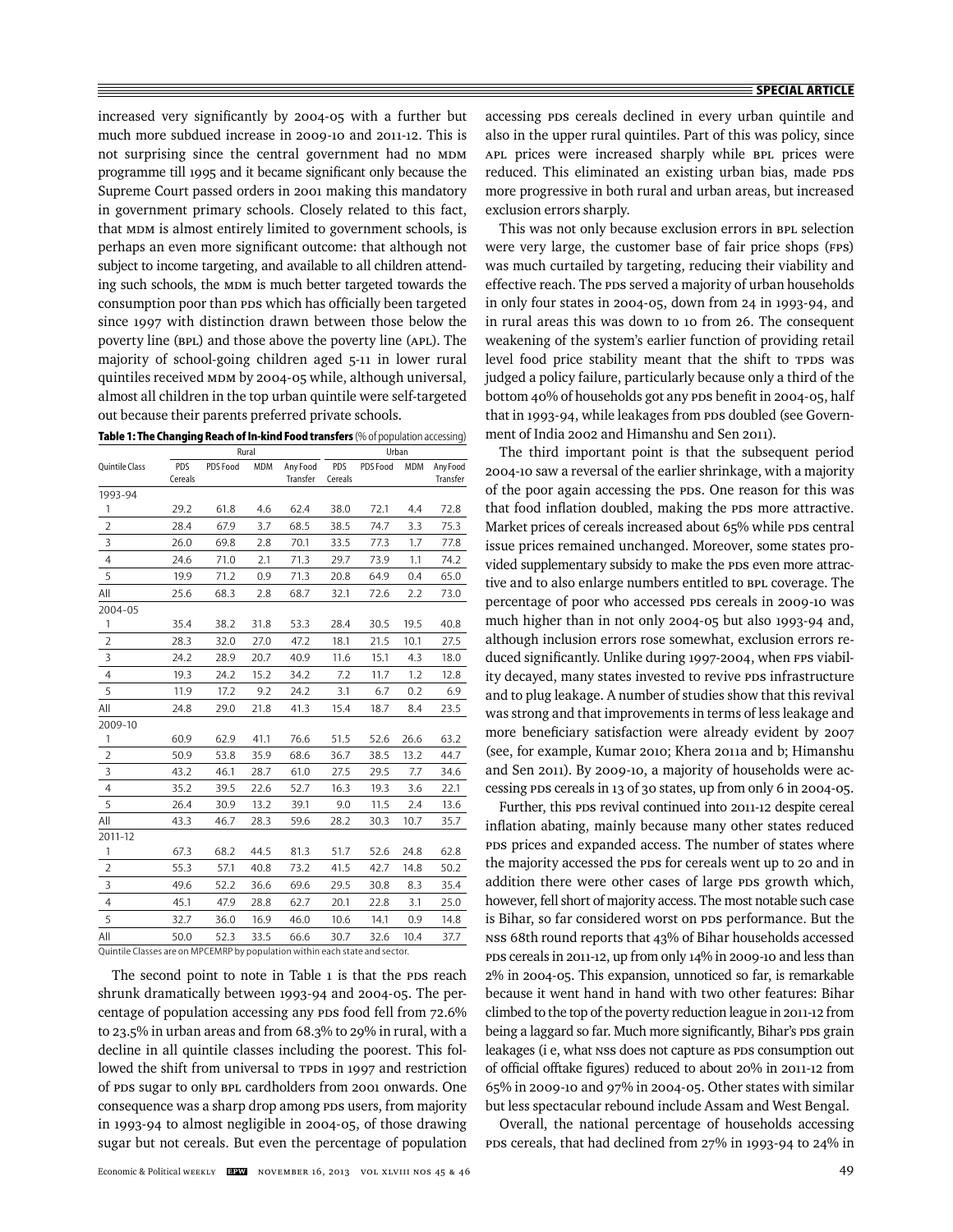2004-05, increased to 39% in 2009-10 and further to 45% in 2011-12. Simultaneously, grain leakages which had jumped from 28% in 1993-94 to 55% in 2004-05 reduced to 40% in 2009-10 and further to 35% in 2011-12. That wider PDS access reduces PDS leakage, which Himanshu-Sen (2011) had observed with data till 2007-08, stands confirmed by results from two subsequent large sample NSS surveys. The correlation across states between access and leakage was -0.82 in 2009-10 and -0.85 in 2011-12. Moreover, as Charts 1 and 2 show with data for major states, leakages reduced around 1% for each 1% increase in access.3 This should help calm critics' fears that leakages will increase with wider access.

Table 2 presents information from these four NSS surveys regarding the value of in-kind food transfers. The value of PDS **Table 2: The Value of In-kind Food Transfers** (Rs/person/month and as % of MPCE)

|                |                              |                   | Rural    |          |                   |                   | Urban      |            |
|----------------|------------------------------|-------------------|----------|----------|-------------------|-------------------|------------|------------|
| Quintile Class | <b>Total Food Total Food</b> |                   | PDS      | MDM      | <b>Total Food</b> | <b>Total Food</b> | <b>PDS</b> | <b>MDM</b> |
|                | Transfer                     | Transfer          | Transfer |          | Transfer Transfer | Transfer          | transfer   | transfer   |
|                | (Rs)                         | (% MPCE) (% MPCE) |          | (% MPCE) | (Rs)              | (% MPCE) (% MPCE) |            | (% MPCE)   |
| 1993-94        |                              |                   |          |          |                   |                   |            |            |
| 1              | 3.31                         | 2.2               | 1.6      | 0.6      | 4.62              | 2.3               | 1.8        | 0.5        |
| $\overline{2}$ | 3.36                         | 1.6               | 1.3      | 0.3      | 4.95              | 1.7               | 1.4        | 0.2        |
| 3              | 3.26                         | 1.3               | 1.1      | 0.2      | 4.73              | 1.2               | 1.1        | 0.1        |
| $\overline{4}$ | 3.44                         | 1.1               | 1.0      | 0.1      | 4.50              | 0.9               | 0.8        | 0.0        |
| 5              | 3.14                         | 0.6               | 0.6      | 0.0      | 3.85              | 0.4               | 0.4        | 0.0        |
| All            | 3.30                         | 1.2               | 1.0      | 0.2      | 4.53              | 1.0               | 0.9        | 0.1        |
| 2004-05        |                              |                   |          |          |                   |                   |            |            |
| 1              | 16.69                        | 5.5               | 2.6      | 2.9      | 16.26             | 3.8               | 1.9        | 1.8        |
| $\overline{2}$ | 14.44                        | 3.5               | 1.7      | 1.8      | 10.64             | 1.7               | 1.0        | 0.7        |
| 3              | 12.42                        | 2.5               | 1.3      | 1.2      | 6.76              | 0.8               | 0.5        | 0.3        |
| $\overline{4}$ | 10.53                        | 1.7               | 1.0      | 0.7      | 3.89              | 0.3               | 0.3        | 0.1        |
| 5              | 7.02                         | 0.7               | 0.4      | 0.3      | 1.23              | 0.1               | 0.1        | 0.0        |
| All            | 12.22                        | 2.1               | 1.1      | 1.0      | 7.76              | 0.7               | 0.4        | 0.3        |
| 2009-10        |                              |                   |          |          |                   |                   |            |            |
| $\mathbf{1}$   | 55.65                        | 11.4              | 7.1      | 4.4      | 49.46             | 7.3               | 4.7        | 2.5        |
| $\overline{2}$ | 45.79                        | 6.9               | 4.7      | 2.2      | 35.99             | 3.5               | 2.5        | 1.0        |
| 3              | 39.41                        | 4.9               | 3.4      | 1.4      | 27.52             | 2.0               | 1.5        | 0.4        |
| $\overline{4}$ | 34.55                        | 3.4               | 2.5      | 0.9      | 19.46             | 1.0               | 0.7        | 0.3        |
| 5              | 26.96                        | 1.6               | 1.2      | 0.4      | 13.16             | 0.3               | 0.2        | 0.1        |
| All            | 40.49                        | 4.3               | 3.0      | 1.3      | 29.15             | 1.6               | 1.1        | 0.5        |
| 2011-12        |                              |                   |          |          |                   |                   |            |            |
| 1              | 62.64                        | 9.2               | 6.4      | 2.8      | 49.28             | 5.1               | 3.7        | 1.4        |
| $\sqrt{2}$     | 57.41                        | 6.3               | 4.1      | 2.2      | 40.63             | 2.9               | 2.1        | 0.7        |
| 3              | 53.52                        | 4.8               | 3.2      | 1.6      | 31.11             | 1.6               | 1.3        | 0.4        |
| 4              | 49.31                        | 3.5               | 2.4      | 1.1      | 21.27             | 0.8               | 0.7        | 0.2        |
| 5              | 35.44                        | 1.5               | 1.1      | 0.4      | 10.50             | 0.2               | 0.2        | 0.0        |
| All            | 51.68                        | 4.0               | 2.7      | 1.3      | 30.58             | 1.2               | 0.9        | 0.3        |

Quintile Classes are on MPCEMRP by population within each state and sector. Per capita transfers refer to the total population in the quintile class, not just beneficiaries. For 2011-12, per capita transfers due to PDS consumption of rice in Tamil Nadu have been calculated assuming zero prices.<sup>4</sup>

food transfers as presented here is calculated household-wise as the excess, if any, of the market cost of PDS purchases (of cereals and sugar) over what was actually incurred as out-ofpocket expenditure on them.<sup>5</sup> As far as MDM transfers are concerned, for 2009-10 and 2011-12 these are simply the value imputed by the NSS to these meals received free. For earlier years, the 2009-10 imputation has been extended back using data on number of meals, assuming that unit costs of school meals moved similarly to those of purchased meals.<sup>6</sup>

The main message from Table 2 is that the value of in-kind food transfers received by the poor has increased considerably

#### **Chart 1: Leakage Levels and Access Levels**

Pooled levels: round 61, 66 and 68



**Chart 2: Leakage Change against Access Change**

Pooled levels: round 61 to 66 and round 66 to 68



over time. In 1993-94, overall transfers were only around 1% of MPCE, with per capita transfers somewhat higher in urban than rural and largely invariant across quintiles.7 From these levels, in-kind food transfers as a percentage of MPCE had by 2004-05 increased significantly for every rural quintile except the top and declined for all urban quintiles except the bottom. The reason for this pattern was that while targeting caused PDS transfers to fall for all except the bottom quintiles, MDM transfers not only increased from 0.2% of MPCE in 1993-94 to 0.8% in 2004-05, these self-targeted themselves much better than the targeting in TPDS. This vindicates with hindsight Radhakrishna et al's (1997) observation that schemes based on self-selection, such as the Integrated Child Development Services (ICDS) and MDM, reach the poor better than PDS.

However, the period after 2004-05 has been different. Although MDM transfers rose to 1.0% of MPCE in 2011-12, this increase was relatively modest. On the other hand, PDS transfers, which had declined from 1% of MPCE in 1993-94 to 0.9% in 2004-05, more than doubled to 2.2% in 2011-12. Much of this was due to the PDS revival which nearly doubled PDS access after 2004-05 as noted in Table 1, but higher unit transfers also contributed. In fact, the latter were dominant during the drought of 2009-10 when high food inflation caused PDS transfers to reach 2.4% of MPCE for the population as a whole and 5.2% of MPCE for the bottom 40%. While these may not seem large amounts, they turn out to have had significant effects on poverty.

In this context, and since this paper is limited mainly to the period up to 2009-10, it is useful to note some facts implicit in Table 2 on the extent to which 2009-10 was an outlier from 2004-12 trends. The 2009-10 nominal MPCE was 9% below trend while nominal MDM and PDS transfers were 15% and 34% above trend, respectively. Obviously, the relative impact of in-kind food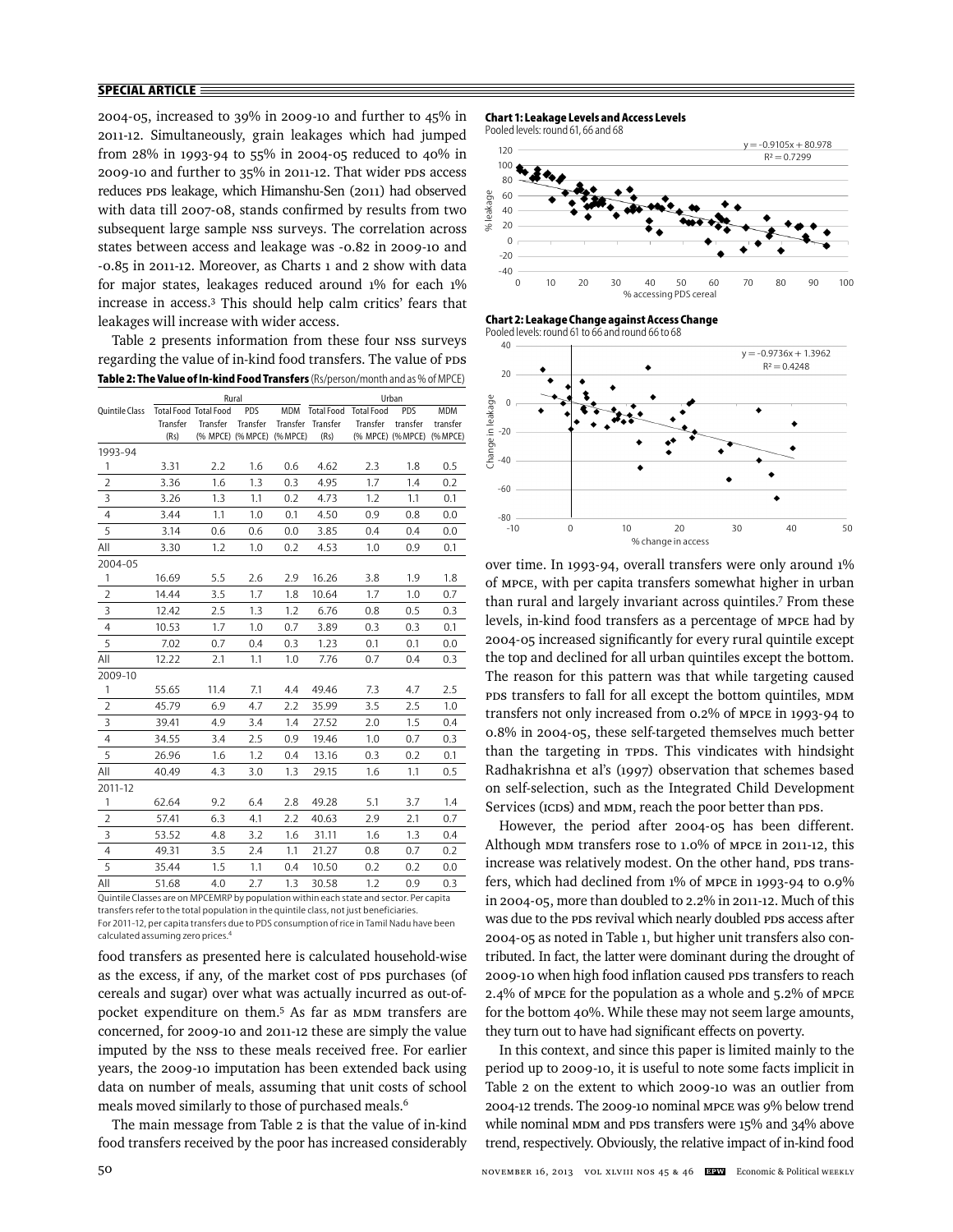transfers was much larger than the trend in 2009-10, as it should be since these are meant to cope with drought and inflation.

#### **2 Impact on Poverty of In-kind Food Transfers**

As mentioned at the outset, this study was motivated by an editorial suggestion in this journal to decompose the relatively high official poverty reduction of 7.3 percentage points in the period from 2004-05 to 2009-10, when per capita GDP growth was also high.<sup>8</sup> Two observations were made in this context. First, that poverty reduction may have been exaggerated since NSS had imputed MDM expenditures in 2009-10 unlike in any previous thick round. Second, that official poverty reduction using the Tendulkar method was much larger than by the earlier Lakdawala method, suggesting a possibly important role of food prices which the two methods treat differently.

As far as inclusion of imputed MDM expenditure is concerned, this departure from past practice by the National Sample Survey Office (NSSO) was part of an ongoing effort to widen its definition of private consumption expenditure.<sup>9</sup> As first noted by one of the present authors, the measured poverty headcount in 2009-10 would have been 31.3%, against the official estimate of 29.8%, if MDM imputations had not been included.10 The 1.5 percentage point difference is small but not insignificant as it adds up to 18 million people. There is some merit in the official decision to include in-kind transfers such as MDM in household consumption because beneficiaries receiving these do consume more even though they themselves incur no out-of-pocket expenditure. But comparability over time requires that imputed MDM expenditures should be included to calculate poverty in earlier years. As discussed in the context of transfer estimates presented in Table 2, this is possible since data on the number of mid-day meals is available.

As regards poverty estimates obtained by applying Lakdawala poverty lines to the 2009-10 distribution of consumption expenditure by uniform recall period (URP), these are 24.2% in rural areas, 23.5% in urban areas and 24.0% total when MDM is included; and 26.1% rural, 24.0% urban and 25.5% total if MDM is excluded.11 The 2009-10 MDM contribution, at 1.5 percentage points, is the same as by Tendulkar method above. As against these, the 2004-05 official estimates using Lakdawala were 28.3%, 25.7% and 27.5% for rural, urban and total. This implies poverty reduction of only 3.5 percentage points between 2004-05 (without MDM) and 2009-10 (with MDM), which is less than half the corresponding official poverty reduction of 7.3 percentage points using the Tendulkar method.

The Lakdawala and Tendulkar methods have two sources of difference: (i) use of URP distribution in the former against mixed recall period (MRP) distribution in the latter and (ii) use of different poverty lines. Of these, (i) is not a cause of the lower poverty reduction with the Lakdawala method. Growth of nominal consumer expenditure during 2004-10 was slightly higher by URP rather than by MRP and distributional changes in URP also favoured more poverty reduction than in MRP.<sup>12</sup> On the other hand, Lakdawala poverty lines exhibit much higher implicit inflation during 2004-10 (59.7% rural and  $57.5\%$  urban) than implicit in Tendulkar poverty lines (50.6% rural and 48.5%

urban). The reason for this is that food inflation during 2004-10 (61.4% in the Consumer Price Index for Agricultural Labourers (CPIAL) and 63.9% in Consumer Price Index for Industrial Workers (CPIIW)) was much higher than general inflation (54.9% CPIAL and 48.3% CPIIW) and because the Lakdawala method reweights price indices to conform to 1973-74 consumption shares. Weights assigned to food in Lakdawala (81% for rural and 75% for urban) greatly exceed present food shares near the poverty line (59% rural and 53% urban in 2009-10). Consequently, lower poverty reduction by Lakdawala method can be attributed entirely to the use of outdated consumption weights.13

In contrast, Tendulkar poverty lines are constructed using Fisher's "ideal" indices that update weights continuously. Moreover, since NSS unit values are used for all items of food, fuel and clothing, changes in both prices and quantities of these items are factored in. In particular, Tendulkar poverty lines not only capture the different prices for PDS from non-PDS purchases of rice, wheat, sugar and kerosene and weight these by share of PDS purchase in total purchase; changes over time in PDS shares are also reflected. Unlike CPIAL and CPIIW that cover PDS at base year weights, Tendulkar poverty lines incorporate the large increases in PDS shares of these commodities that occurred from 2004-05 to 2009-10.14 Consequently, the Tendulkar method measures much lower food inflation and also shows higher poverty reduction than if available Laspeyres price indices had been used to update poverty lines.<sup>15</sup>

However, although the Tendulkar method tracks prices correctly, its treatment of PDS prices can be improved. Unlike market prices, at which all consumers can buy an extra unit of an item, PDS prices vary with entitlement, apply to limited quantities and most beneficiaries buy extra amounts of PDS items at market prices. As discussed earlier, a better approach from the welfare view is to calculate poverty lines that value PDS items at market prices and treat as household-specific transfers the difference between market cost of PDS purchases and actual out-of-pocket expenditure on these. This procedure is also suited to decompose the poverty impact of PDS food transfers.

**Table 3: Poverty Measures Using Modified Tendulkar Poverty Lines and Applied to Different MPCE Concepts With and Without In-kind Food Transfers** (in %)

| <b>MPCEMRP</b>                                                                                                                                     |      |                           |                                                 |       |       | MPCE PDS MDM                           |       |                            |  |  |
|----------------------------------------------------------------------------------------------------------------------------------------------------|------|---------------------------|-------------------------------------------------|-------|-------|----------------------------------------|-------|----------------------------|--|--|
| Urban<br>Rural<br>Headcount ratio (HCR)<br>32.56<br>51.11<br>25.80<br>43.29<br>38.82<br>22.60<br>Poverty gap (PG)<br>12.77<br>7.79<br>5.81<br>9.69 |      |                           |                                                 |       |       |                                        |       |                            |  |  |
|                                                                                                                                                    |      | Total                     | Rural                                           | Urban | Total | Rural                                  | Urban | Total                      |  |  |
|                                                                                                                                                    |      |                           |                                                 |       |       |                                        |       |                            |  |  |
|                                                                                                                                                    |      | 46.25                     | 50.01                                           | 31.47 | 45.14 | 49.82                                  | 31.29 | 44.96                      |  |  |
|                                                                                                                                                    |      |                           | 41.83                                           | 24.97 | 36.94 | 40.26                                  | 24.38 | 35.66                      |  |  |
|                                                                                                                                                    |      |                           | 35.08                                           | 20.75 | 30.68 | 33.29                                  | 20.14 | 29.26                      |  |  |
|                                                                                                                                                    |      |                           |                                                 |       |       |                                        |       |                            |  |  |
|                                                                                                                                                    |      | 11.46                     | 12.29                                           | 7.41  | 11.01 | 12.19                                  | 7.34  | 10.92                      |  |  |
|                                                                                                                                                    |      | 8.57                      | 9.09                                            | 5.51  | 8.05  | 8.46                                   | 5.23  | 7.52                       |  |  |
| 8.65                                                                                                                                               | 5.13 | 7.57                      | 7.17                                            | 4.48  | 6.35  | 6.47                                   | 4.21  | 5.78                       |  |  |
|                                                                                                                                                    |      |                           |                                                 |       |       |                                        |       |                            |  |  |
| 4.49                                                                                                                                               | 2.72 | 4.02                      | 4.27                                            | 2.56  | 3.82  | 4.22                                   | 2.53  | 3.77                       |  |  |
| 1.89<br>2004-05<br>3.10                                                                                                                            |      | 2.75                      | 2.84                                            | 1.76  | 2.53  | 2.57                                   | 1.62  | 2.30                       |  |  |
| 2.79                                                                                                                                               | 1.71 | 2.46                      | 2.16                                            | 1.43  | 1.93  | 1.87                                   | 1.30  | 1.70                       |  |  |
|                                                                                                                                                    |      | Squared poverty gap (SPG) | (Out-of-pocket spending only)<br>38.22<br>33.85 |       |       | MPCE PDS<br>(With PDS transfers added) |       | (With PDS & MDM transfers) |  |  |

Table 3 presents the all-India results of implementing this procedure, which involves:

(a) Construct modified Tendulkar poverty lines in which PDS purchases of rice, wheat and sugar implicit in consumption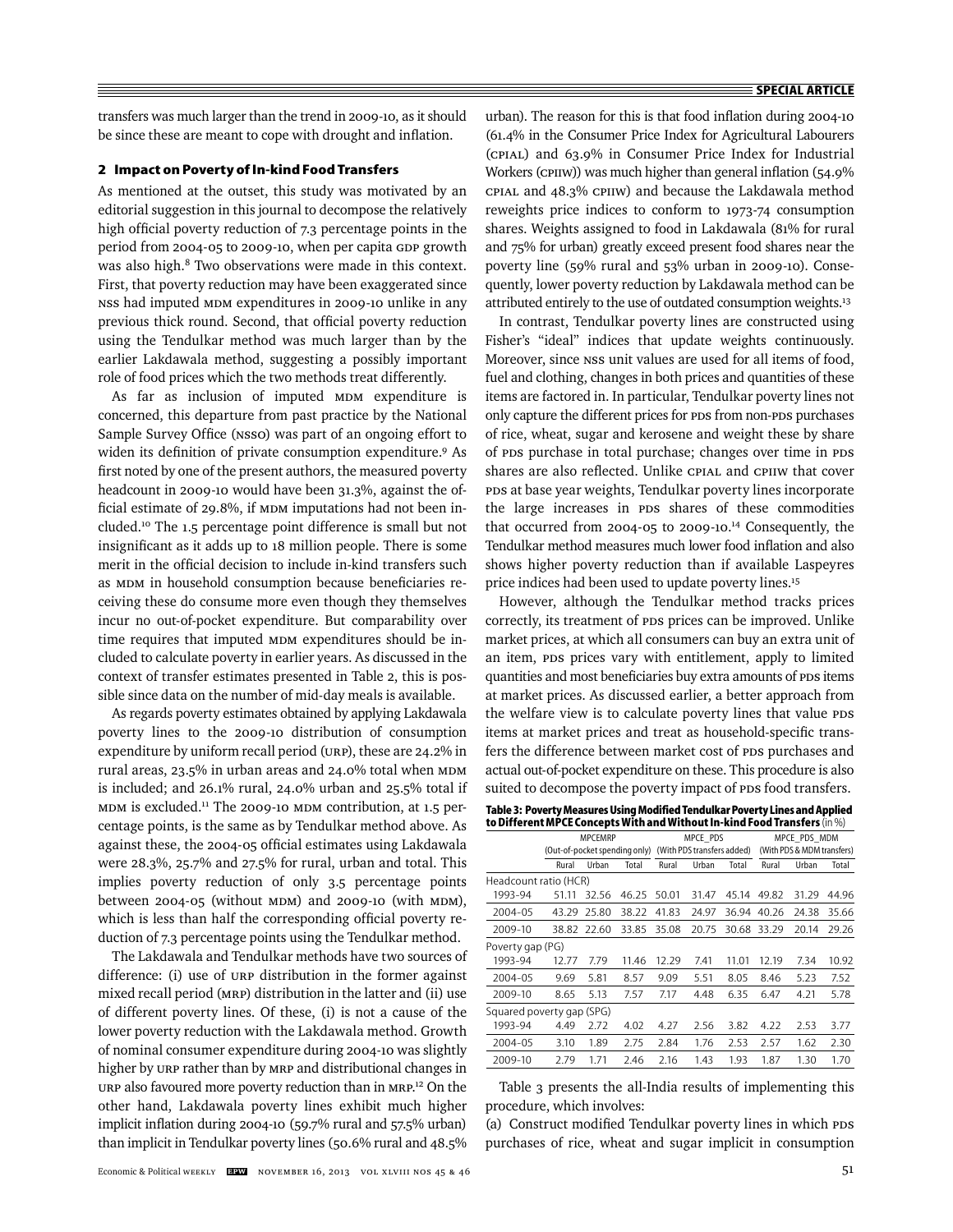bundles of Tendulkar poverty lines are revalued at market prices appropriate to each state and sector. Since the Tendulkar method uses unit values as implicit prices for all these items, and original calculations were available for all years, this could be done with necessary adjustments to commodity weights. These modified poverty lines (Appendix Table 3) are higher than official Tendulkar poverty lines and also show higher inflation (close to Laspeyres indices) since PDS food prices are removed.

(b) Define, with PDS transfers and MDM imputation as used in Table 2, three MPCE concepts for each household: (i) MPCEMRP which is official MRP MPCE used in 50th and 61st rounds (including only out-of-pocket expenditures on purchases of rice, wheat and sugar and on meals consumed outside home); (ii) MPCE\_PDS as MPCEMRP of each household plus any receipt of PDS transfer (i e, excess of market cost of PDS quantities purchased over actual out-of-pocket expenditure on these); and (iii) MPCE PDS MDM as MPCE PDS of each household plus imputed value of free meals consumed by any member in a school or balwadi.

(c) Calculate poverty measures by applying the modified Tendulkar poverty lines separately to distributions of each of the three MPCE concepts above. This is done at state and sector level (Appendix Tables 4 to 6) and aggregated to all-India using census population weights.

Conceptually, poverty as measured by MPCE PDS MDM is the same as official Tendulkar poverty in 2009-10 (with imputed MDM in MPCE), and by MPCE PDS is same as official Tendulkar poverty in 1993-94 and 2004-05.16 Poverty by MPCEMRP indicates what poverty would have been if households had to rely only on their out-of-pocket expenditure without the in-kind food transfers through the PDS or MDM.

| Table 4: Decomposition of Poverty Reduction (in %) |  |  |  |
|----------------------------------------------------|--|--|--|
|----------------------------------------------------|--|--|--|

|                                            |                           |         | 1993-94 to 2004-05 |         |                   |         | 2004-05 to 2009-10 |         |
|--------------------------------------------|---------------------------|---------|--------------------|---------|-------------------|---------|--------------------|---------|
|                                            | Out of Pocket             | PDS     | <b>MDM</b>         | Total   | Out of Pocket PDS |         | <b>MDM</b>         | Total   |
| Annual percentage points poverty reduction |                           |         |                    |         |                   |         |                    |         |
|                                            | Headcount ratio (HCR)     |         |                    |         |                   |         |                    |         |
| Rural                                      | $-0.71$                   | $-0.03$ | $-0.13$            | $-0.87$ | $-0.89$           | $-0.46$ | $-0.04$            | $-1.39$ |
| Urban                                      | $-0.61$                   | 0.02    | $-0.04$            | $-0.63$ | $-0.64$           | $-0.20$ | $-0.00$            | $-0.85$ |
| Total                                      | $-0.73$                   | $-0.02$ | $-0.10$            | $-0.85$ | $-0.87$           | $-0.38$ | $-0.03$            | $-1.28$ |
| Poverty gap (PG)                           |                           |         |                    |         |                   |         |                    |         |
| Rural                                      | $-0.28$                   | $-0.01$ | $-0.05$            | $-0.34$ | $-0.21$           | $-0.18$ | $-0.01$            | $-0.40$ |
| Urban                                      | $-0.18$                   | 0.01    | $-0.02$            | $-0.19$ | $-0.14$           | $-0.07$ | 0.00               | $-0.20$ |
| Total                                      | $-0.26$                   | $-0.01$ | $-0.04$            | $-0.31$ | $-0.20$           | $-0.14$ | $-0.01$            | $-0.35$ |
|                                            | Squared poverty gap (SPG) |         |                    |         |                   |         |                    |         |
| Rural                                      | $-0.13$                   | $-0.00$ | $-0.02$            | $-0.15$ | $-0.06$           | $-0.07$ | $-0.00$            | $-0.14$ |
| Urban                                      | $-0.08$                   | 0.00    | $-0.01$            | $-0.08$ | $-0.04$           | $-0.03$ | 0.00               | $-0.06$ |
| Total                                      | $-0.12$                   | $-0.00$ | $-0.02$            | $-0.13$ | $-0.06$           | $-0.06$ | 0.00               | $-0.12$ |
| As percentages of total poverty reduction  |                           |         |                    |         |                   |         |                    |         |
|                                            | Headcount ratio (HCR)     |         |                    |         |                   |         |                    |         |
| Rural                                      | 81.8                      | 3.8     | 14.4               | 100.0   | 64.1              | 32.7    | 3.2                | 100.0   |
| Urban                                      | 97.8                      | $-3.8$  | 5.9                | 100.0   | 75.5              | 24.1    | 0.5                | 100.0   |
| Total                                      | 86.3                      | 1.8     | 11.8               | 100.0   | 68.3              | 29.5    | 2.2                | 100.0   |
| Poverty gap (PG)                           |                           |         |                    |         |                   |         |                    |         |
| Rural                                      | 82.6                      | 3.2     | 14.2               | 100.0   | 52.3              | 44.2    | 3.5                | 100.0   |
| Urban                                      | 93.8                      | $-3.8$  | 10.0               | 100.0   | 66.7              | 34.3    | $-1.0$             | 100.0   |
| Total                                      | 85.0                      | 2.1     | 12.9               | 100.0   | 57.5              | 40.2    | 2.3                | 100.0   |
|                                            | Squared poverty gap (SPG) |         |                    |         |                   |         |                    |         |
| Rural                                      | 84.2                      | 2.4     | 13.3               | 100.0   | 44.3              | 52.9    | 2.9                | 100.0   |
| Urban                                      | 91.2                      | $-3.3$  | 12.1               | 100.0   | 56.3              | 46.9    | $-3.1$             | 100.0   |
| Total                                      | 86.4                      | 1.4     | 12.2               | 100.0   | 48.3              | 51.7    | 0.0                | 100.0   |
|                                            |                           |         |                    |         |                   |         |                    |         |

These modified Tendulkar poverty measures by different MPCE concepts allow decomposition of the contribution of in-kind food transfers to poverty reduction. The difference between a poverty measure by MPCE PDS MDM in any year and the corresponding measure by MPCE PDS is the contribution made by MDM transfers to that poverty measure in that year. Similarly, the difference between a poverty measure by MDM\_PDS and the corresponding measure by MPCEMRP in any year is the contribution made by PDS transfers to that poverty measure in that year. Changes over time in these differences in poverty measures between MPCE concepts are valid measures of contribution of in-kind food transfers to overall poverty reduction.

Another way to appreciate Table 3 is to recast it to show how much of the total poverty reduction was from in-kind food transfers. Table 4 presents this decomposition which involves separating out the contribution of out-of-pocket expenditures of households from that of transfers they received from PDS and MDM. This is done both in terms of annual percentage point poverty reduction due to each of these components and in terms of percentage of total poverty reduction contributed by these components.

#### **Mid-Day Meals' Impact**

As far as the impact of the MDM on all-India poverty headcount is concerned, this was only 0.2 percentage points (both rural and urban) in 1993-94 (Table 3 differences between MPCE PDS MDM and MPCE PDS). But expansion of the MDM after 2001<sup>17</sup> caused this impact to rise to 1.3 percentage points (1.6 rural and 0.6 urban) in 2004-05 and the 2009-10 impact was only marginally higher at 1.4 percentage points (1.8 rural and 0.6 urban). The MDM impact on higher order poverty measures show a similar large one-time jump, e g, on SPG this was 0.05, 0.23 and 0.23 in 1993-94, 2004-05 and 2009-10. Thus, as Table 4 shows, the MDM contributed about 12% to overall poverty reduction during 1993-2005 by all poverty measures (HCR, PG or SPG), but this was mainly rural and one-time, with contribution to 2004-10 poverty reduction only 2%.

Although longer in operation than the MDM, the PDS also saw large changes in household eligibility, commodity coverage and pricing. In 1993-94, PDS impact on both urban and rural all-India HCR was only 1.1 percentage points $18$  (Table 3 differences between MPCE\_PDS and MPCEMRP). In 2004-05, the rural impact improved to 1.5 percentage points but the urban impact fell to 0.8, with the overall impact of 1.3 percentage points. The impact on the SPG also increased only marginally from 0.20 to 0.22. As Table 4 shows, PDS contribution to overall 1993-2005 poverty reduction was less than 2%, so that the 1997 adoption of TPDS, which shifted PDS focus towards targeted poverty reduction, largely failed. But subsequent developments more than doubled the PDS impact in 2009-10: to 3.2 percentage points on HCR and 0.53 on SPG. Consequently, PDS contribution to overall 2004-10 poverty reduction (30% to HCR, 40% to PG and as much as 52% to SPG decline) was very large, revealing the value of PDS for the poor when food inflation is high. Although this too extended less to urban areas, states' efforts to revitalise the PDS and widen access did bring large benefits to the poor.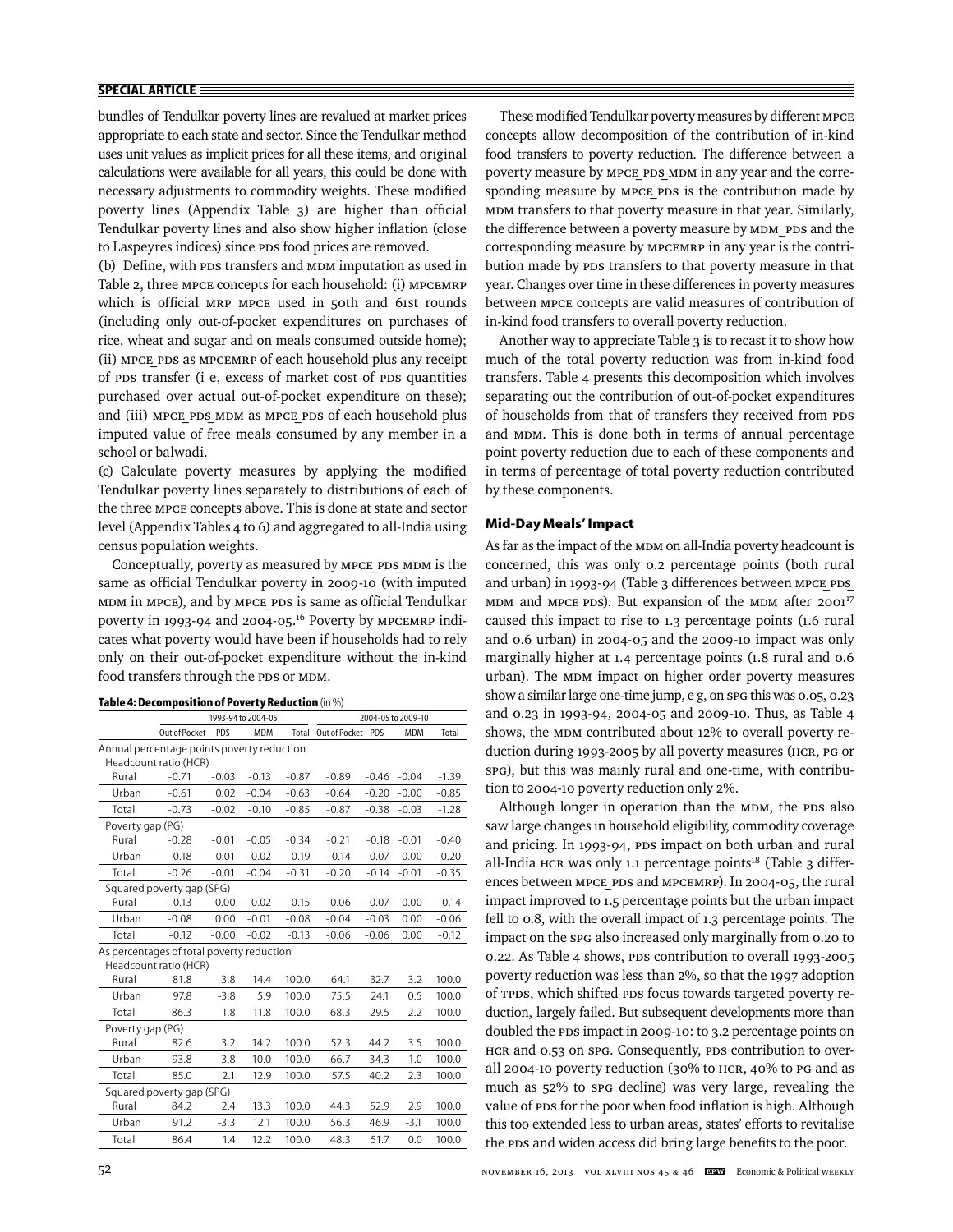Finally, it is necessary to convert the percentages in Table 3 into number of people and state how many were lifted out of poverty by in-kind food transfers.19 In 1993-94 there were 413 million people who were poor on the basis of out-of-pocket consumer expenditures. Of these, 11.5 million were lifted above the poverty line by in-kind food transfers, overwhelmingly by the PDS (10 million). In 2004-05, the number of people who would be poor without food transfers had risen to 417 million, of whom 28 million were lifted above poverty by in-kind food transfers, with PDS and MDM contributing equally. In 2009-10, despite a severe drought, the number of people who were poor without food transfers fell to 402 million and 55 million of these were lifted out of poverty because of food transfers, 38 million by the PDS alone. The bottom line is that population growth continued to erode the rather limited poverty reducing impact of GDP growth during 1993-2010 and that PDS and MDM, each on its own, lifted more people out of poverty in 2009-10 than income growth during the entire period.

These stark results on the number of poor highlight an important observation from Table 4: that although income growth (i e, increase in out-of-pocket spending) is clearly the main driver of poverty reduction, this contributed rather little to the large acceleration in the pace of overall poverty reduction between 1993-2005 and 2004-10. The acceleration in the pace of HCR reduction that can be attributed to income growth was only from 0.73 to 0.87 percentage points per annum. Moreover, the pace of reduction of inequality sensitive poverty measures that can be attributed to income growth actually decelerated, e g, this halved from 0.12 to 0.06 percentage points per annum in case of the squared poverty gap. These outcomes do raise valid concerns about the extent of inclusiveness of the growth process, particularly since the impact of out-of-pocket expenditures above extends beyond pure GDP growth and also includes large post-2004 increases in cash transfers from MGN-REGA and social pensions.

But this should also not entirely surprise us because 2009-10 was a severe drought year with very large intra-year food inflation. Estimates based on Laspeyres indices had initially suggested that poverty levels could rise above the past trend and hence the unusual decision taken to repeat the thick sample NSS consumer survey in 2011-12. However, because the Tendulkar method is sensitive to PDS, this revealed much larger poverty reduction than expected. The decomposition above reassigns this as the PDS effect and uses poverty lines that imply higher inflation than the original Tendulkar lines, thus measuring lower growth of real out-of-pocket expenditures. That, nonetheless, 2004-10 HCR reduction due to out-of-pocket expenditures turns out better than the 1993-2005 trend, is important in view of the fact that it is now known that the 2011-12 survey shows a much larger reduction in poverty than was evident in the already significant acceleration between 1993-94 to 2004-05 and 2004-05 to 2009-10.

The big picture that is emerging regarding post-2004 poverty reduction is that drought and inflation in 2009-10 did cause poverty to rise well above the underlying trend but that this underlying trend had actually accelerated much more than

earlier thought. The official estimates of the headcount ratio, 45.3% in 1993-94, 37.2% in 2004-05, 29.8% in 2009-10 and 21.9% in 2011-12, imply that the pace of poverty reduction accelerated from 0.74 percentage points per annum during 1993-2005 to 2.19 percentage points per annum during 2004-12; and that the actual HCR in 2009-10 was 3.6 percentage points higher than its trend level of 26.2%. But the more interesting questions from the point of view of this paper, regarding the contribution of in-kind food transfers to the trend change and to poverty alleviation during droughts, require extending the decomposition above to 2011-12. However, no final results on this can be offered here since a key input for this analysis, the recalculation of official Tendulkar poverty lines to exclude the impact of PDS prices, still awaits availability of detailed Planning Commission working sheets on its official poverty line calculations.

#### **Preliminary Results from 2011-12**

Nonetheless, a preliminary recalculation of official poverty lines was done with the unit level 68th round data that was used to calculate the value of in-kind transfers in the previous section. Provisional results of the decomposition using this suggest that: (a) The HCR using MPCEMRP, which was 38.2% in 2004-05 and 33.9% in 2009-10, declined to 26.8% in 2011-12. This implies that the out-of-pocket income component of poverty reduction accelerated from 0.73 percentage points per annum during 1993-2005 to 1.63 percentage points per annum during 2004-12. The 2009-10 HCR by this measure was 12.5% above trend.

(b) The impact of in-kind food transfers on HCR reduction, which was 2.6 percentage points in 2004-05 and 4.6 percentage points in 2009-10, increased further to 4.8 percentage points in 2011- 12. This implies that in-kind food transfers, which had lifted 28 million people above the poverty line in 2004-05 and 55 million people in 2009-10, lifted 59 million people above the poverty line in 2011-12. This also implies that the contribution of in-kind transfers to trend HCR reduction, which was 0.12 percentage points per annum (0.02 PDS and 0.10 MDM) during 1993-2005, increased to 0.32 percentage points per annum (0.25 PDS and 0.07 MDM) during 2004-12. On this trend, in-kind transfers would have lifted 50 million from poverty in 2009-10 but the actual impact (particularly of PDS) was to lift 10% more during the drought.

(c) As far as higher order poverty measures are concerned, the sharp deceleration noted in Table 4 regarding contribution of out-of-pocket income growth is no longer evident for 2004-12. For example, this contribution to SPG reduction is found to accelerate from 0.12 points per annum during 1993-2005 to 0.15 points per annum during 2004-12. But, with this still anaemic compared not only to acceleration of GDP growth but also HCR reduction, the inclusive content of growth remains less evident in the inequality sensitive poverty measures which had increased sharply over trend in the drought year 2009-10.

(d) Simultaneously, 2011-12 data show less impact of in-kind food transfers on trend reduction of higher order poverty. For example, while the contribution of the PDS to SPG reduction did accelerate from nil during 1993-2005 to 0.03 points per annum during 2004-12, this is half that reported in Table 4. What appears to have happened instead is that PDS delivered 35%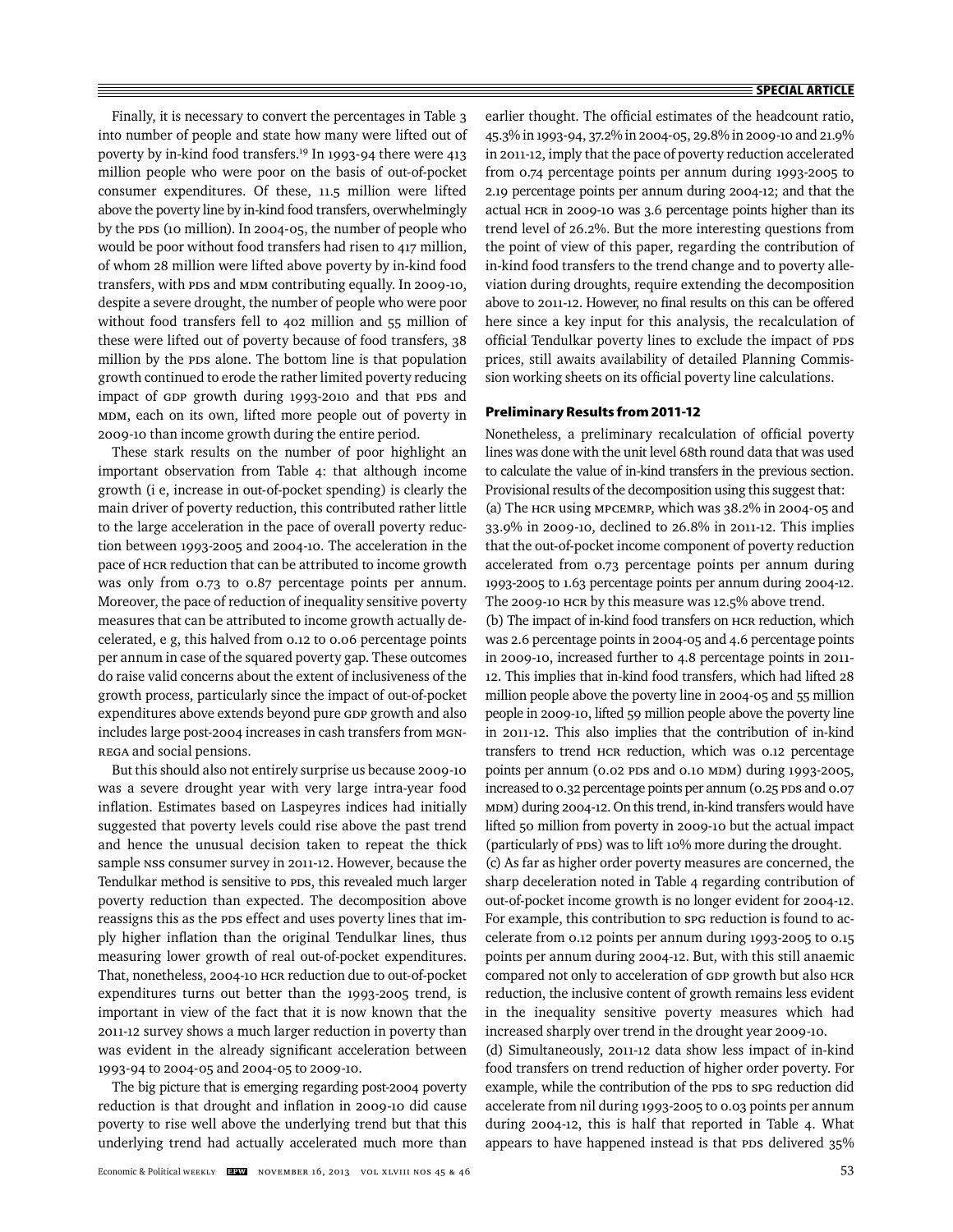more SPG reduction than the trend in 2009-10, roughly the same magnitude as already noted regarding the deviation of the value of PDS transfers from trend during the drought.

Thus, provisional decomposition with 2011-12 data continues to show acceleration of trend poverty reduction due to in-kind food transfers after 2004-05, albeit a bit slower. This also shows that these food transfers (particularly PDS) played a significant additional role during 2009-10 when out-of-pocket real incomes fell below trend due to drought and inflation. The main revision from 2011-12 data is of course that the trend poverty reduction due to growth of out-of-pocket incomes is nearly twice that reported in Table 4 with 2009-10 data. But it is important to note that not only are incomes of the poor uncertain, the provisional decomposition implies that HCR, PG and SPG would have been 22%, 40% and 59%, respectively higher in 2011-12 if there had been no in-kind food transfers. These are in fact larger than corresponding ratios (16%, 31% and 45%, respectively) in 2009-10, mainly because of the lower poverty base in 2011-12 and since over 75% of the poor and near poor already availed some in-kind food transfer.

Part 1 of this paper has quantified the reach and transfer content of PDS and MDM with NSS data for 1993-94, 2004-05, 2009-10 and 2011-12. It has also implemented a method to evaluate the impact of these on poverty by decomposing poverty change between effects of out-of-pocket expenditures and those of in-kind food transfers. We find that the importance of the latter has increased over time and that their impact on poverty is larger than usually acknowledged, particularly when food inflation is high and incomes uncertain. With high inflation and low employment growth marring an otherwise good post-2004 growth performance, the reach and impact of in-kind food transfers during this period was of considerable significance. The next part of this paper will consider (a) the effects on nutrition of these food transfers and (b) the criticisms often made regarding their high cost and inefficiencies.

# Notes

- 1 All calculations in this paper use the 30/365 day multiple reference period (MRP) data.
- The inclusion of imputed MDM expenditure in MPCE from the 64th round onward is based on adoption of the "Use Approach" for this item, replacing the earlier "Expenditure Approach" under which MDM was not included since households do not incur any expenditure on free meals. Details and rationale of this conceptual shift is available in NSS instruction manuals for the 64th and 66th rounds. This paper assumes that NSS imputation of both value and calorie content of these meals is correct. However, on calories at least, NSS appears to be imputing more per meal than the official norms.
- State-wise percentages of population purchasing rice/wheat from PDS along with leakages are given in Appendix Table 1.
- The usual practice of NSSO is to report the value as reported by the respondent for items consumed from the PDS. However, this is only in case of those purchases for which the prices of the PDS items are non-zero. In case the PDS item is purchased/distributed free of cost, the NSSO imputes market prices for these items of consumption. So far this affected only the Annapurna households who get foodgrains free of cost. Since there is no way to identify these households from the data, the imputation of income transfer in case of these households is an underestimation. However, the NSSO has also used the same procedure in case of Tamil Nadu in 2011-12 where rice was distributed free of cost after the new government took over in May 2011. In the case of Tamil Nadu for 2011-12, the income transfer has been calculated by assuming zero value for purchase of rice from the PDS.
- 5 To arrive at relevant market costs, the following procedure was used: for households purchasing a commodity from both PDS and market, market cost is taken as unit value of household's own market purchase. For households with no market purchase, market cost is average unit value of market purchases by all households in the FSU (First Stage Unit). In the very few FSUs where no household purchased from the market, this is the average unit value of all market purchases in the district. PDS transfer is taken as difference between market and actual cost of all PDS purchases, if this is positive.
- NSS consumption surveys have always included an item on meals purchased by households, with data on both the number of such meals consumed and their value. Using the ratios of imputed unit cost of school meals to the unit cost of purchased

meals obtained for each state and sector in 2009- 10, and assuming that these ratios did not change over time, free school meals consumed in other rounds were valued on the basis of the unit values of purchased meals, state and sector-wise.

- 7 These results for 1993-94 are very similar to Radhakrishna et al (1997) for 1986-87. Their average per capita per month rural and urban PDS food transfers were Rs 1.58 and Rs 2.91 (1.1% and 1.3% of MPCE) average, and Rs 1.29 and Rs 2.62 (or 1.7% and 2.5% of MPCE) for only the poor.
- This averaged 7.2%, more than in any previous five years period, although 2009-10 was a drought year.
- The details and rationale of shifting to a different concept of consumption expenditure are available in NSS instruction manuals for the 64th round as well as 66th round. According to the NSSO, it has since the 64th round shifted to a mixed concept of consumption including: (i) Use Approach, (ii) First Use Approach, and (iii) Expenditure Approach. The justification of including MDM expenditure as part of MPCE is based on the "Use Approach" since household members are consuming these meals which are therefore "used" by the household. Previously, this was based on "Expenditure Approach" and not included since the households do not make any expenditure on receiving these meals. While MDM expenditure has been recorded as a separate expenditure item (item 302), there is some lack of clarity on application of this rule to other free benefits such as school uniforms, textbooks, medicines, etc.
- 10 Himanshu: "India Undercounts the Poor", *Mint*, 26March 2012. This reported results of an exercise using the official Tendulkar poverty lines but excluding MDM expenditure from the total consumption expenditure of households. The resulting poverty estimates for 2009-10 are 35.2% in rural areas, 21.5% in urban areas and 31.5% for all India as against the Planning Commission's official estimates of 33.8%, 20.9% and 29.8% for rural, urban and all India. That is, the decline in poverty during 2004-05 and 2009-10 is only 6.6, 4.2 and 5.7 percentage points in rural, urban and all-India as against declines of 8.0, 4.8 and 7.3 percentage points reported by the Planning Commission.
- 11 Poverty estimates using the Lakdawala method are in Appendix Table 2
- 12 The growth of rural nominal MPCE between 2004-05 and 2009-10 was 66.0% by URP and 64.6% by MRP. Similarly, urban MPCE growth was 69.7% by URP and 68.0% by MRP. The rural Gini actually fell for the URP distribution (from 0.30 in 2004-05 to 0.29 in 2009-10) while remaining constant (at 0.28 in both years) for the MRP distribution. The Urban Gini increased by

a similar amount for both distributions: from 0.37 to 0.38 for URP and from 0.36 to 0.37 for MRP.

- 13 This is if the matter is viewed in terms of consumption poverty alone, respecting consumer preference. However, those who stress the importance of the calorie anchor in original poverty lines could argue that there is a case to maintain the 1973-74 weights since these at least ensure that the original food bundle with requisite calories remains affordable at the poverty line.
- 14 The PDS share in quantity consumed increased from 12% in 2004-05 to 22% in 2009-10 for rice; from 6% to 13% for wheat, from 8% to 13% for sugar and from 71% to 81% for kerosene.
- 15 Ahluwalia (2011) reports results of an exercise that had calculated 2009-10 poverty estimates using the same consumption distribution as officially used but applying poverty lines that were obtained by updating the 2004-05 Tendulkar poverty lines to 2009-10 using CPIAL and CPIIW. This gave a poverty reduction of 5 percentage points as against the official 7.3 percentage points decline.
- 16 Official poverty (all-India rural+urban HCR) in 1993-94 and 2004-05 were 45.3% and 37.2% as against 45.1% and 36.9% by MPCE\_PDS above. Official poverty in 2009-10 (with MDM) was 29.8% against 29.3% by MPCE\_PDS\_MDM. The slightly lower poverty levels and slightly faster pace of poverty reduction by our modified method is because official Tendulkar poverty lines use median prices and PDS shares that slightly underestimate actual PDS transfers at the relevant poverty line.
- 17 The mid-day-meal scheme, pioneered by Tamil Nadu in 1982, existed in very few states till it was officially launched as a national nutrition programme in August 1995. This was made universal following Supreme Court orders in 2001 with expansions in 2002 and 2004. It was extended to upper primary school children in 2007 and further expanded in 2009. The number of beneficiary children was officially put at 11.8 crore (8.4 crore primary and 3.4 crore upper primary) in 2009-10. For the same year, NSS 66th round reports 2,140 crore meals consumed, i e, 182 meals per beneficiary child. This suggests negligible leakage at least in terms of meal numbers, if not of their quality.
- 18 Only rice, wheat and sugar are included here as PDS food items since NSS gives PDS details for just these in 2009-10. However, there were more PDS food items in 1993-94 and PDS impact in that year may be underestimated. Radhakrishna et al (1997) report that PDS food transfers reduced HCR by 1.12 and 1.36 percentage points in rural and urban areas in 1986-87.
- 19 As memo, mid-year populations were: 892, 1092 and 1187 million in 1993-94, 2004-05 and 2009-10.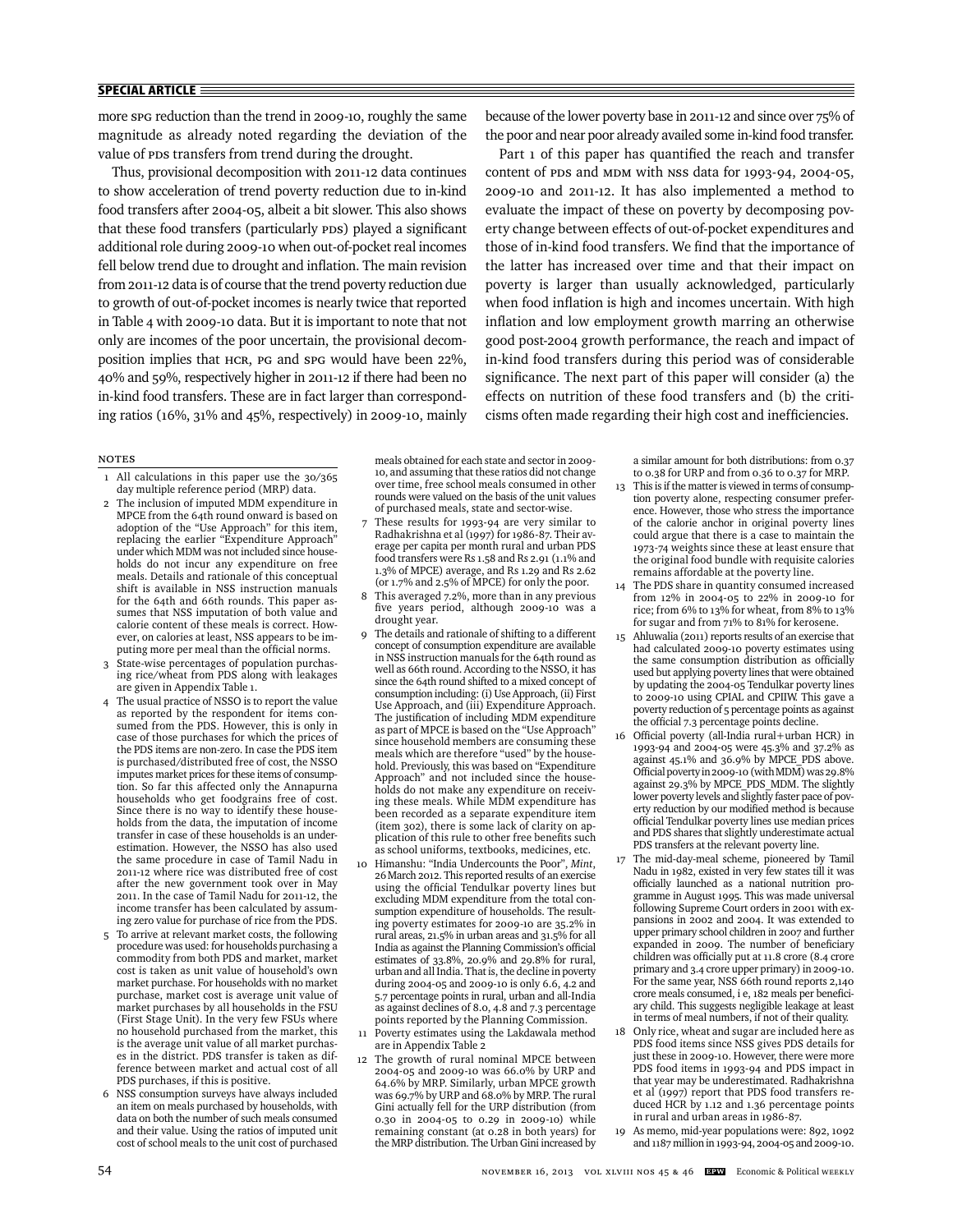| Appendix Table 1: Access and Leakage in the PDS |         |                                                |         |         |         |                                                              |         |
|-------------------------------------------------|---------|------------------------------------------------|---------|---------|---------|--------------------------------------------------------------|---------|
|                                                 |         | % Population Purchasing Rice/Wheat<br>from PDS |         |         |         | <b>NSS Consumption as Ratio</b><br>of Offcial Offtake (MFCA) |         |
|                                                 | 1993-94 | 2004-05                                        | 2009-10 | 2011-12 | 2004-05 | 2009-10                                                      | 2011-12 |
| Andhra Pradesh                                  | 59.3    | 58.5                                           | 76.8    | 76.1    | 74.6    | 85.3                                                         | 92.2    |
| Arunachal Pradesh                               | 78.9    | 40.2                                           | 48.8    | 52.9    | 53.5    | 60.5                                                         | 74.8    |
| Assam                                           | 20.6    | 8.4                                            | 30.3    | 52.7    | 11.9    | 35.2                                                         | 54.8    |
| Bihar                                           | 0.7     | 1.9                                            | 14.1    | 42.7    | 8.8     | 35.4                                                         | 87.8    |
| Chhattisgarh                                    | 12.1    | 24.2                                           | 61.4    | 57.5    | 50.5    | 116.1                                                        | 99.7    |
| Delhi                                           | 45.4    | 5.7                                            | 10.2    | 12.3    | 10.5    | 15.9                                                         | 19.4    |
| Gujarat                                         | 38.4    | 25.5                                           | 27.9    | 22.7    | 49.6    | 54.9                                                         | 31.0    |
| Haryana                                         | 4.8     | 4.3                                            | 16.8    | 16.2    | 16.5    | 60.9                                                         | 48.9    |
| Himachal Pradesh                                | 46.8    | 51.6                                           | 85.5    | 89.5    | 75.3    | 79.6                                                         | 79.4    |
| Jammu and Kashmir                               | 20.5    | 39.5                                           | 68.3    | 79.6    | 82.6    | 110.5                                                        | 112.0   |
| Jharkhand                                       | 13.4    | 5.5                                            | 23.1    | 29.6    | 15.8    | 49.4                                                         | 65.5    |
| Karnataka                                       | 57.1    | 50.0                                           | 60.6    | 63.1    | 72.3    | 80.1                                                         | 72.6    |
| Kerala                                          | 82.1    | 39.7                                           | 61.7    | 81.9    | 72.6    | 70.7                                                         | 76.4    |
| Madhya Pradesh                                  | 12.1    | 20.8                                           | 42.1    | 36.6    | 53.6    | 53.4                                                         | 57.9    |
| Maharashtra                                     | 35.0    | 22.1                                           | 34.6    | 33.1    | 52.3    | 59.2                                                         | 58.7    |
| Manipur                                         | 4.2     | 0.3                                            | 8.9     | 5.8     | 2.1     | 9.6                                                          | 4.6     |
| Meghalaya                                       | 64.0    | 20.5                                           | 60.6    | 62.6    | 35.3    | 66.0                                                         | 50.5    |
| Mizoram                                         | 93.2    | 66.4                                           | 93.6    | 93.5    | 55.3    | 88.0                                                         | 105.3   |
| Odisha                                          | 6.9     | 18.6                                           | 55.0    | 63.3    | 25.2    | 74.3                                                         | 84.5    |
| Punjab                                          | 1.4     | 0.5                                            | 18.9    | 19.8    | 5.8     | 31.1                                                         | 43.5    |
| Rajasthan                                       | 14.5    | 10.2                                           | 17.7    | 25.4    | 44.7    | 33.3                                                         | 44.4    |
| Sikkim                                          | 50.9    | 43.5                                           | 46.2    | 53.9    | 56.5    | 52.2                                                         | 56.0    |
| <b>Tamil Nadu</b>                               | 71.2    | 72.7                                           | 87.4    | 87.1    | 102.4   | 97.6                                                         | 93.3    |
| Tripura                                         | 60.9    | 34.8                                           | 75.3    | 84.8    | 54.6    | 68.3                                                         | 80.7    |
| Uttar Pradesh                                   | 1.8     | 5.7                                            | 23.2    | 25.4    | 16.3    | 43.4                                                         | 45.7    |
| Uttaranchal                                     | 59.4    | 21.0                                           | 35.0    | 69.0    | 67.5    | 42.2                                                         | 81.4    |
| West Bengal                                     | 17.2    | 13.2                                           | 33.7    | 44.6    | 15.0    | 31.3                                                         | 43.2    |
| All India                                       | 27.2    | 22.4                                           | 39.3    | 44.5    | 46.0    | 60.1                                                         | 65.4    |

Percentage of population purchasing rice/wheat from PDS includes purchase of atta from PDS in 1993-94. The consumption from NSS has been adjusted using actual census population estimates for mid-point of survey years. Off-take from Ministry of Food and Consumption Affairs (MFCA) are from the foodgrain bulletin and also includes DCP off-take as well as ad hoc off-takes for 2011-12.

| Appendix Table 2: Poverty HCR based on Lakdawala Methodology |       |               |       |       |                 |       |       |                 |       |
|--------------------------------------------------------------|-------|---------------|-------|-------|-----------------|-------|-------|-----------------|-------|
|                                                              |       | 2004-05 (URP) |       |       | 2009-10 (URP)   |       |       | 2009-10 (URP)   |       |
|                                                              |       |               |       |       | (including MDM) |       |       | (Excluding MDM) |       |
|                                                              | Rural | Urban         | Total | Rural | Urban           | Total | Rural | Urban           | Total |
| Andhra Pradesh                                               | 11.2  | 28            | 15.8  | 7.1   | 20.8            | 10.9  | 8.1   | 21.3            | 11.8  |
| Arunachal Pradesh                                            | 22.3  | 3.3           | 17.6  | 26.2  | 6.8             | 24.2  | 27.6  | 7.0             | 25.5  |
| Assam                                                        | 22.3  | 3.3           | 19.7  | 26.2  | 6.8             | 24.2  | 27.6  | 7.0             | 25.5  |
| Bihar                                                        | 42.1  | 34.6          | 41.4  | 39.1  | 32.3            | 38.4  | 40.5  | 32.5            | 39.7  |
| Chhattisgarh                                                 | 40.8  | 41.2          | 40.9  | 43.6  | 50.1            | 44.8  | 46.9  | 50.1            | 47.4  |
| Delhi                                                        | 6.9   | 15.2          | 14.7  | 7.7   | 14.6            | 14.3  | 12.1  | 14.8            | 14.7  |
| Goa                                                          | 5.4   | 21.3          | 13.8  | 1.8   | 13.7            | 5.2   | 1.8   | 13.7            | 5.2   |
| Gujarat                                                      | 19.1  | 13            | 16.8  | 12.7  | 14.8            | 13.5  | 14.7  | 15.3            | 14.9  |
| Haryana                                                      | 13.6  | 15.1          | 14    | 17.2  | 19.2            | 17.8  | 17.7  | 19.3            | 18.2  |
| Himachal Pradesh                                             | 10.7  | 3.4           | 10    | 4.1   | 11.5            | 4.7   | 6.2   | 12.6            | 6.7   |
| Jammu and Kashmir 4.6                                        |       | 7.9           | 5.4   | 3.5   | 10.5            | 5.2   | 5.4   | 11.3            | 6.8   |
| Jharkhand                                                    | 46.3  | 20.2          | 40.3  | 36.5  | 25.7            | 34.3  | 39.0  | 26.5            | 36.5  |
| Karnataka                                                    | 20.8  | 32.6          | 25    | 16.8  | 26.5            | 20.2  | 20.8  | 27.6            | 23.2  |
| Kerala                                                       | 13.2  | 20.2          | 15    | 6.8   | 13.4            | 8.5   | 7.8   | 13.9            | 9.4   |
| Madhya Pradesh                                               | 36.9  | 42.1          | 38.3  | 30.8  | 36.4            | 32.1  | 32.1  | 36.7            | 33.2  |
| Maharashtra                                                  | 29.6  | 32.2          | 30.7  | 18.8  | 24.0            | 21.0  | 21.4  | 24.7            | 22.7  |
| Manipur                                                      | 22.3  | 3.3           | 17.3  | 26.2  | 6.8             | 24.2  | 27.6  | 7.0             | 25.5  |
| Meghalaya                                                    | 22.3  | 3.3           | 18.5  | 26.2  | 6.8             | 24.2  | 27.6  | 7.0             | 25.5  |
| Mizoram                                                      | 22.3  | 3.3           | 12.6  | 26.2  | 6.8             | 24.2  | 27.6  | 7.0             | 25.5  |
| Nagaland                                                     | 22.3  | 3.3           | 19    | 26.2  | 6.8             | 24.2  | 27.6  | 7.0             | 25.5  |
| Odisha                                                       | 46.8  | 44.3          | 46.4  | 34.3  | 38.9            | 35.0  | 36.2  | 38.9            | 36.6  |
| Puducherry                                                   | 22.9  | 22.2          | 22.4  | 0.0   | 0.2             | 0.1   | 0.7   | 0.6             | 0.7   |
| Punjab                                                       | 9.1   | 7.1           | 8.4   | 8.5   | 8.5             | 8.5   | 9.4   | 8.9             | 9.3   |
| Rajasthan                                                    | 18.7  | 32.9          | 22.1  | 18.1  | 27.6            | 20.4  | 19.5  | 27.8            | 21.5  |
| Sikkim                                                       | 22.3  | 3.3           | 20.1  | 26.2  | 6.8             | 24.2  | 27.6  | 7.0             | 25.5  |
| <b>Tamil Nadu</b>                                            | 22.8  | 22.2          | 22.5  | 11.6  | 19.7            | 15.2  | 14.3  | 20.5            | 17.1  |
| Tripura                                                      | 22.3  | 3.3           | 18.9  | 26.2  | 6.8             | 24.2  | 27.6  | 7.0             | 25.5  |
| Uttar Pradesh                                                | 33.4  | 30.6          | 32.8  | 31.2  | 36.1            | 32.2  | 32.9  | 36.3            | 33.6  |
| Uttarakhand                                                  | 40.8  | 36.5          | 39.6  | 24.8  | 41.5            | 29.1  | 29.4  | 41.9            | 32.6  |
| West Bengal                                                  | 28.6  | 14.8          | 24.7  | 23.4  | 14.2            | 21.1  | 26.0  | 14.8            | 23.3  |
| All India                                                    | 28.3  | 25.7          | 27.5  | 24.2  | 23.5            | 24.0  | 26.1  | 24.0            | 25.5  |
|                                                              |       |               |       |       |                 |       |       |                 |       |

#### **Appendix Table 3: Modified Tendulkar Poverty Lines**

|                   | 1993-94 |        | 2004-05 |        |        | 2009-10 |               |        | 1993-94 |        | 2004-05 |         | 2009-10 |
|-------------------|---------|--------|---------|--------|--------|---------|---------------|--------|---------|--------|---------|---------|---------|
|                   | Rural   | Urban  | Rural   | Urban  | Rural  | Urban   |               | Rural  | Urban   | Rural  | Urban   | Rural   | Urban   |
| Andhra Pradesh    | 251.60  | 288.11 | 443.00  | 563.55 | 741.11 | 959.99  | Maharashtra   | 270.21 | 330.04  | 490.99 | 633.20  | 767.76  | 967.60  |
| Arunachal Pradesh | 288.32  | 330.70 | 547.14  | 618.45 | 797.13 | 970.39  | Manipur       | 322.30 | 366.34  | 578.11 | 641.13  | 875.08  | 960.53  |
| Assam             | 267.84  | 312.68 | 478.33  | 600.03 | 709.99 | 878.89  | Meghalaya     | 286.63 | 399.90  | 514.22 | 745.73  | 714.66  | 1000.64 |
| Bihar             | 237.45  | 268.40 | 434.01  | 526.18 | 661.60 | 778.97  | Mizoram       | 325.03 | 370.92  | 653.82 | 711.30  | 894.88  | 976.28  |
| Chhattisgarh      | 231.07  | 285.30 | 406.62  | 513.70 | 686.05 | 838.72  | Nagaland      | 381.70 | 412.39  | 687.30 | 782.93  | 1016.77 | 1147.59 |
| Delhi             | 319.16  | 327.12 | 543.24  | 643.16 | 769.62 | 1043.99 | Odisha        | 225.66 | 282.26  | 407.78 | 497.31  | 605.39  | 757.25  |
| Goa               | 326.70  | 314.01 | 608.76  | 673.77 | 947.58 | 1043.66 | Puducherry    | 221.61 | 269.86  | 415.68 | 506.22  | 683.34  | 795.66  |
| Gujarat           | 284.72  | 322.90 | 505.82  | 659.18 | 742.75 | 957.18  | Punjab        | 288.17 | 343.05  | 543.51 | 642.51  | 838.84  | 966.78  |
| Haryana           | 295.27  | 312.40 | 529.42  | 626.75 | 798.38 | 980.29  | Rajasthan     | 272.82 | 301.44  | 478.62 | 568.15  | 761.16  | 851.48  |
| Himachal Pradesh  | 276.55  | 318.43 | 536.10  | 608.67 | 746.02 | 917.14  | Sikkim        | 267.91 | 366.08  | 540.26 | 741.68  | 767.37  | 1038.50 |
| Jammu and Kashmir | 290.95  | 285.71 | 535.30  | 624.04 | 766.92 | 911.93  | Tamil Nadu    | 260.61 | 299.21  | 485.24 | 576.18  | 725.36  | 865.58  |
| Jharkhand         | 229.71  | 306.12 | 406.67  | 531.35 | 637.76 | 836.92  | Tripura       | 284.40 | 322.16  | 461.31 | 558.73  | 696.82  | 815.79  |
| Karnataka         | 272.01  | 301.43 | 446.07  | 589.31 | 674.24 | 930.67  | Uttar Pradesh | 244.42 | 283.07  | 435.52 | 532.12  | 674.16  | 807.52  |
| Kerala            | 294.54  | 297.26 | 540.69  | 587.50 | 801.43 | 847.67  | Uttarakhand   | 254.46 | 310.13  | 491.36 | 604.89  | 739.20  | 907.21  |
| Madhva Pradesh    | 234.70  | 277.31 | 414.01  | 532.26 | 653.96 | 782.55  | West Bengal   | 236.88 | 299.79  | 445.70 | 572.65  | 656.14  | 836.22  |

Modified Tendulkar poverty lines were constructed by re-valuing PDS purchases of rice, wheat and sugar implicit in consumption bundles of Tendulkar poverty lines at market prices appropriate to each state and sector with necessary adjustment to commodity weights.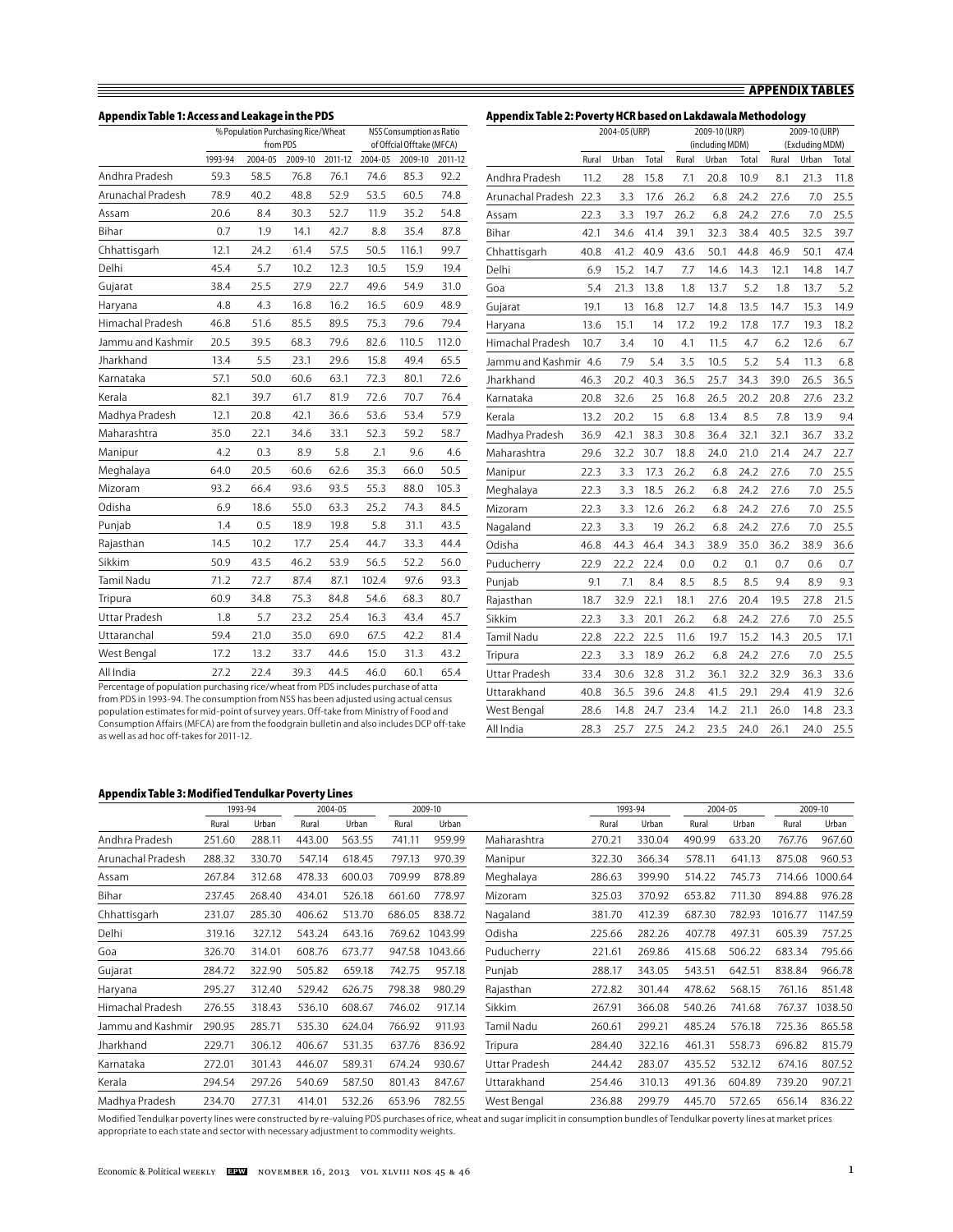| <b>Appendix Table 4a: Poverty HCR</b> (based on MPCEMRP definition)                       |             |             |       |             |         |             |             |         |             | <b>Appendix Table 4b: Poverty HCR</b> (based on MPCE_PDS definition)                      |       |                         |             |       |         |                   |             |         |       |
|-------------------------------------------------------------------------------------------|-------------|-------------|-------|-------------|---------|-------------|-------------|---------|-------------|-------------------------------------------------------------------------------------------|-------|-------------------------|-------------|-------|---------|-------------------|-------------|---------|-------|
|                                                                                           |             | 1993-94     |       |             | 2004-05 |             |             | 2009-10 |             |                                                                                           |       | 1993-94                 |             |       | 2004-05 |                   |             | 2009-10 |       |
|                                                                                           | Rural       | Urban       | Total | Rural       | Urban   | Total       | Rural       | Urban   | Total       |                                                                                           | Rural | Urban                   | Total       | Rural | Urban   | Total             | Rural       | Urban   | Total |
| Andhra                                                                                    |             |             |       |             |         |             |             |         |             | Andhra                                                                                    |       |                         |             |       |         |                   |             |         |       |
| Pradesh                                                                                   |             | 50.85 36.87 |       | 47.08 34.43 | 23.37   |             | 31.18 31.22 |         | 21.01 27.88 | Pradesh                                                                                   |       | 47.71 34.72 44.21 31.49 |             |       |         | 22.24 28.77 23.49 |             | 17.79   | 21.63 |
| Arunachal                                                                                 |             |             |       |             |         |             |             |         |             | Arunachal                                                                                 |       |                         |             |       |         |                   |             |         |       |
| Pradesh                                                                                   |             | 61.50 30.62 | 56.97 | 33.55       | 23.53   |             | 31.42 31.06 |         | 27.62 30.29 | Pradesh                                                                                   |       | 58.72 24.57             | 53.71       | 32.76 |         | 22.60 30.60       | 28.74       | 23.45   | 27.55 |
| Assam                                                                                     | 55.82       | 29.14       | 52.74 | 36.38       | 21.78   |             | 34.45 42.78 | 27.49   | 40.65       | Assam                                                                                     | 54.91 | 27.84                   | 51.79       | 35.74 | 21.77   |                   | 33.89 40.87 | 25.70   | 38.76 |
| Bihar                                                                                     |             | 63.14 45.00 | 61.25 | 55.87       | 43.73   | 54.56 56.49 |             | 39.86   | 54.63       | Bihar                                                                                     |       | 62.66 44.56             | 60.78       | 55.81 | 43.73   | 54.50 55.53       |             | 39.29   | 53.71 |
| Chhattisgarh 57.03                                                                        |             | 28.51       | 51.86 | 56.85       | 28.39   | 50.80 66.20 |             | 25.38   | 56.87       | Chhattisgarh 56.28                                                                        |       | 27.86                   | 51.13       | 55.25 | 27.63   | 49.38             | 57.29       | 21.81   | 49.18 |
| Delhi                                                                                     | 16.20       | 17.33       | 17.23 | 17.85       | 12.87   | 13.11       | 12.09       | 14.55   | 14.48       | Delhi                                                                                     | 16.20 | 15.67                   | 15.71       | 17.85 | 11.96   | 12.24             | 12.09       | 14.45   | 14.38 |
| Goa                                                                                       | 28.01       | 18.71       | 23.97 | 28.09       | 22.21   | 24.88       | 11.27       | 8.26    | 9.44        | Goa                                                                                       | 25.51 | 13.90                   | 20.46       | 24.08 | 21.15   | 22.48 11.03       |             | 8.17    | 9.29  |
| Gujarat                                                                                   |             | 45.33 28.76 | 39.48 | 39.90       | 20.05   |             | 32.10 30.77 | 19.04   | 25.84       | Gujarat                                                                                   | 43.88 | 27.86                   | 38.23       | 38.62 | 19.89   |                   | 31.25 28.52 | 17.96   | 24.09 |
| Haryana                                                                                   | 40.40       | 24.17       | 36.21 | 24.82       | 22.41   |             | 24.07 20.54 | 23.49   | 21.54       | Haryana                                                                                   |       | 40.04 23.96             | 35.89       | 24.68 |         | 22.06 23.86 19.56 |             | 22.95   | 20.71 |
| Himachal                                                                                  |             |             |       |             |         |             |             |         |             | Himachal                                                                                  |       |                         |             |       |         |                   |             |         |       |
| Pradesh                                                                                   |             | 38.32 13.83 | 36.12 | 27.36       | 4.55    | 25.10       | 15.11       | 16.90   | 15.29       | Pradesh                                                                                   | 36.07 | 13.62                   | 34.05       | 24.78 | 3.93    | 22.72             | 9.89        | 13.56   | 10.25 |
| Jammu and                                                                                 |             |             |       |             |         |             |             |         |             | Jammu &                                                                                   |       |                         |             |       |         |                   |             |         |       |
| Kashmir                                                                                   | 33.11       | 7.58        | 26.95 | 16.93       | 11.06   |             | 15.42 13.70 | 17.20   | 14.64       | Kashmir                                                                                   | 32.43 | 7.03                    | 26.30 14.72 |       | 10.66   | 13.68             | 8.48        | 12.55   | 9.57  |
| Jharkhand                                                                                 |             | 66.52 42.16 | 61.27 | 51.95       | 23.82   | 45.50 46.61 |             | 32.48   | 43.24       | Jharkhand                                                                                 | 66.18 | 42.16                   | 61.01       | 51.79 | 23.47   | 45.29             | 44.33       | 31.97   | 41.38 |
| Karnataka                                                                                 | 58.21       | 35.49       | 50.99 | 44.67       | 25.88   |             | 37.96 35.83 | 21.85   | 30.52       | Karnataka                                                                                 | 57.41 | 34.51                   | 50.13       | 39.13 | 23.78   | 33.65             | 28.74       | 19.27   | 25.14 |
| Kerala                                                                                    |             | 35.96 26.64 |       | 33.52 20.63 | 18.66   | 19.97       | 14.03       | 14.14   | 14.08       | Kerala                                                                                    |       | 33.21 23.28             | 30.60       | 19.19 | 18.12   | 18.83 10.97       |             | 10.87   | 10.93 |
| Madhya                                                                                    |             |             |       |             |         |             |             |         |             | Madhya                                                                                    |       |                         |             |       |         |                   |             |         |       |
| Pradesh                                                                                   |             | 49.50 32.86 | 45.23 | 54.97       | 35.05   | 49.58 48.54 |             | 24.81   | 42.01       | Pradesh                                                                                   | 48.99 | 32.24                   | 44.69       | 53.82 | 34.40   | 48.57 45.07       |             | 23.71   | 39.19 |
| Maharashtra                                                                               | 59.87       | 30.61       | 48.25 | 49.11       | 25.76   |             | 38.96 34.93 | 19.14   | 27.84       | Maharashtra 58.92 30.01                                                                   |       |                         | 47.44       | 47.34 | 25.45   |                   | 37.82 30.65 | 18.48   | 25.18 |
| Manipur                                                                                   | 64.44 67.19 |             | 65.17 | 39.28       | 34.51   |             | 38.03 48.25 | 47.52   | 48.04       | Manipur                                                                                   | 64.33 | 67.10                   | 65.06       | 39.12 | 34.46   |                   | 37.90 48.20 | 46.67   | 47.75 |
| Meghalaya                                                                                 | 38.85 24.91 |             | 36.22 | 15.69       | 24.68   | 17.47       | 21.80       | 25.83   | 22.60       | Meghalaya                                                                                 |       | 36.92 22.96             | 34.29       | 13.96 | 23.51   | 15.85             | 15.15       | 23.89   | 16.90 |
| Mizoram                                                                                   | 19.39       | 8.29        | 14.17 | 25.15       | 8.95    | 17.01       | 38.06       | 14.11   | 25.78       | Mizoram                                                                                   | 16.53 | 6.78                    | 11.94       | 21.48 | 7.84    |                   | 14.62 30.14 | 10.84   | 20.24 |
| Nagaland                                                                                  |             | 20.10 22.09 | 20.45 | 10.02       | 4.26    | 8.77        | 19.70       | 25.19   | 21.21       | Nagaland                                                                                  | 19.74 | 21.95                   | 20.12       | 10.02 | 4.26    | 8.78              | 19.70       | 25.19   | 21.21 |
| Odisha                                                                                    |             | 63.56 35.57 | 59.69 | 60.78       | 37.59   | 57.16       | 48.44       | 29.37   | 45.30       | Odisha                                                                                    |       | 63.20 34.84             | 59.28       | 60.34 | 37.31   | 56.75             | 41.31       | 25.95   | 38.78 |
| Puducherry                                                                                | 25.58 25.91 |             | 25.80 | 23.59       | 9.91    | 14.40       | 0.69        | 2.47    | 1.91        | Puducherry                                                                                | 24.54 | 22.51                   | 23.22 22.91 |       | 8.03    | 12.91             | 0.31        | 2.01    | 1.47  |
| Punjab                                                                                    | 20.56 27.43 |             | 22.68 | 22.12       | 18.71   |             | 20.92 16.09 | 18.37   | 16.94       | Punjab                                                                                    | 20.35 | 27.09                   | 22.42       | 22.12 | 18.71   | 20.92             | 14.85       | 17.66   | 15.89 |
| Rajasthan                                                                                 | 41.15       | 30.15       | 38.62 | 35.99       | 29.69   | 34.48       | 28.92       | 20.46   | 26.83       | Rajasthan                                                                                 | 40.18 | 29.80                   | 37.79       | 35.37 | 29.51   | 33.97             | 27.31       | 19.52   | 25.38 |
| Sikkim                                                                                    | 33.79       | 20.57       | 32.51 | 33.38       | 25.95   |             | 32.24 23.62 | 7.23    | 19.87       | Sikkim                                                                                    | 32.83 | 19.31                   | 31.53       | 28.82 | 25.41   | 28.30             | 16.96       | 7.23    | 14.73 |
| Tamil Nadu                                                                                |             | 54.09 36.94 | 47.77 | 47.03       | 21.69   |             | 35.47 33.94 | 18.16   | 26.38       | Tamil Nadu                                                                                |       | 50.99 34.36             | 44.87       | 38.75 | 17.99   |                   | 29.28 22.30 | 11.61   | 17.18 |
| Tripura                                                                                   | 37.91       | 26.36       | 36.09 | 47.50       | 22.85   |             | 42.52 25.14 | 11.54   | 21.75       | Tripura                                                                                   | 35.27 | 24.53                   | 33.57       | 44.18 | 22.54   | 39.81             | 17.74       | 8.83    | 15.52 |
| Uttar Pradesh 50.92 38.74                                                                 |             |             | 48.51 | 42.85       | 34.06   | 40.97 42.57 |             | 32.40   | 40.32       | Uttar Pradesh 50.74                                                                       |       | 38.16                   | 48.25       | 42.63 | 33.68   | 40.72 40.49       |             | 31.49   | 38.50 |
| Uttarakhand                                                                               | 39.05 20.02 |             | 34.14 | 36.36       | 26.22   |             | 33.58 21.03 | 26.82   | 22.76       | Uttarakhand 31.95                                                                         |       | 17.30                   | 28.17       | 33.42 | 26.01   | 31.39             | 16.78       | 25.78   | 19.47 |
| West Bengal                                                                               |             | 43.31 32.25 | 40.25 | 38.32       | 24.45   | 34.23 33.90 |             | 22.79   | 30.41       | West Bengal 42.46 31.65                                                                   |       |                         | 39.47       | 37.64 | 24.41   |                   | 33.74 31.05 | 22.23   | 28.28 |
| All India                                                                                 | 51.11       | 32.56       | 46.25 | 43.29       | 25.80   | 38.22 38.82 |             | 22.60   | 33.85       | All India                                                                                 | 50.01 | 31.47                   | 45.14       | 41.83 | 24.97   |                   | 36.94 35.08 | 20.75   | 30.68 |
| Poverty estimates have been calculated using the poverty lines given in Appendix Table 2. |             |             |       |             |         |             |             |         |             | Poverty estimates have been calculated using the poverty lines given in Appendix Table 2. |       |                         |             |       |         |                   |             |         |       |
|                                                                                           |             |             |       |             |         |             |             |         |             |                                                                                           |       |                         |             |       |         |                   |             |         |       |

## **Appendix Table 4c: Poverty HCR** (based on MPCE\_PDS\_MDM definition)

|                                                                                           |       | 1993-94     |             | 2004-05<br>2009-10<br>Total<br>Rural<br>Total<br>Rural<br>Urban<br>Urban |       |       |                         |             | 1993-94     |                         |       | 2004-05     |                | 2009-10 |       |       |       |       |             |
|-------------------------------------------------------------------------------------------|-------|-------------|-------------|--------------------------------------------------------------------------|-------|-------|-------------------------|-------------|-------------|-------------------------|-------|-------------|----------------|---------|-------|-------|-------|-------|-------------|
|                                                                                           | Rural | Urban       | Total       |                                                                          |       |       |                         |             |             |                         | Rural | Urban       | Total          | Rural   | Urban | Total | Rural | Urban | Total       |
| Andhra                                                                                    |       |             |             |                                                                          |       |       |                         |             |             | Madhva                  |       |             |                |         |       |       |       |       |             |
| Pradesh                                                                                   | 47.68 | 34.69       | 44.18       | 29.42                                                                    | 21.23 | 27.01 | 21.70                   |             | 16.62 20.04 | Pradesh                 | 48.98 | 32.23       | 44.68          | 51.79   | 33.33 | 46.80 | 43.48 | 23.03 | 37.85       |
| Arunachal                                                                                 |       |             |             |                                                                          |       |       |                         |             |             | Maharashtra             | 58.82 | 29.96       | 47.35          | 45.78   | 24.83 | 36.67 | 28.34 |       | 17.82 23.61 |
| Pradesh                                                                                   | 57.47 | 24.57 52.65 |             | 27.42                                                                    | 21.97 |       | 26.26 27.84 23.45 26.86 |             |             | Manipur                 | 64.33 | 67.10       | 65.06          | 39.12   | 34.44 | 37.89 | 48.20 | 46.66 | 47.74       |
| Assam                                                                                     | 54.91 |             | 27.84 51.79 | 35.52                                                                    | 21.77 | 33.70 | 39.98                   | 25.32 37.94 |             | Meghalaya               | 36.92 | 22.96 34.29 |                | 13.96   | 23.51 | 15.85 | 14.22 | 23.89 | 16.16       |
| Bihar                                                                                     |       | 62.66 44.37 | 60.75 54.84 |                                                                          | 43.61 | 53.63 | 54.67                   |             | 39.21 52.94 | Mizoram                 | 16.53 | 6.78        | 11.94 21.48    |         | 7.84  | 14.62 | 28.27 | 9.75  | 18.77       |
| Chhattisgarh 56.24                                                                        |       | 27.86       | 51.09       | 49.50                                                                    | 24.16 | 44.11 | 55.45                   | 21.44       | 47.68       | Nagaland                | 19.74 | 21.95       | 20.12          | 9.85    | 4.26  | 8.65  | 19.25 | 24.93 | 20.81       |
| Delhi                                                                                     | 16.20 | 15.45       | 15.52       | 17.85                                                                    | 11.92 | 12.21 | 7.73                    | 14.38       | 14.19       | Odisha                  | 63.12 | 34.79       | $59.2^{\circ}$ | 59.15   | 37.15 | 55.71 | 38.74 | 25.51 | 36.56       |
| Goa                                                                                       | 25.51 | 13.90       | 20.46       | 24.08                                                                    | 21.15 | 22.48 | 11.03                   | 7.60        | 8.94        | Puducherry              | 18.41 | 20.25       | 19.60          | 19.58   | 7.10  | 11.19 | 0.31  | 0.62  | 0.52        |
| Gujarat                                                                                   | 43.56 | 27.86       | 38.02       | 36.97                                                                    | 19.30 | 30.02 | 26.63                   | 17.49       | 22.79       | Punjab                  | 20.35 | 27.09       | 22.42          | 21.92   | 18.71 | 20.79 | 13.95 | 17.50 | 15.27       |
| Haryana                                                                                   | 39.89 | 23.96       | 35.78       | 23.41                                                                    | 21.60 | 22.84 |                         | 18.22 22.75 | 19.76       | Rajasthan               | 40.18 | 29.80       | 37.79          | 34.17   | 29.32 | 33.01 | 25.87 | 19.08 | 24.20       |
| Himachal                                                                                  |       |             |             |                                                                          |       |       |                         |             |             | Sikkim                  | 32.83 | 19.31       | 31.53          | 23.91   | 25.41 | 24.14 | 13.33 | 4.21  | 11.24       |
| Pradesh                                                                                   | 36.07 |             | 13.62 34.05 | 21.68                                                                    | 3.66  | 19.90 | 7.33                    | 12.09       | 7.81        | Tamil Nadu              | 48.66 | 32.92       | 42.87          | 34.33   | 16.36 | 26.13 | 19.64 | 10.01 | 15.02       |
| Jammu and                                                                                 |       |             |             |                                                                          |       |       |                         |             |             | Tripura                 | 35.27 | 24.53       | 33.57          | 40.99   | 21.41 | 37.04 | 16.66 | 8.83  | 14.70       |
| Kashmir                                                                                   | 32.43 | 7.03        | 26.30       | 14.72                                                                    | 10.66 | 13.68 | 8.03                    | 12.54       | 9.24        | Uttar Pradesh 50.74     |       | 38.10       | 48.24          | 41.93   | 33.51 | 40.13 | 38.93 | 31.28 | 37.24       |
| Jharkhand                                                                                 | 66.03 | 42.16       | 60.89       | 50.84                                                                    | 23.45 | 44.56 | 42.86                   | 31.56       | 40.17       | Uttarakhand             | 31.95 | 17.30       | 28.17          | 29.62   | 25.59 | 28.51 | 12.56 | 24.81 | 16.23       |
| Karnataka                                                                                 | 57.38 | 34.43       | 50.09       | 35.73                                                                    | 23.30 | 31.29 | 24.26                   | 18.77       | 22.17       | West Bengal 42.46 31.65 |       |             | 39.47          | 36.44   | 24.32 | 32.87 | 28.96 | 21.57 | 26.64       |
| Kerala                                                                                    | 32.79 | 23.17       | 30.26       | 17.92                                                                    | 17.28 | 17.71 | 9.97                    | 10.25       | 10.10       | All India               | 49.82 | 31.29       | 44.96          | 40.26   | 24.38 | 35.66 | 33.29 |       | 20.14 29.26 |
| Poverty estimates have been calculated using the poverty lines given in Appendix Table 2. |       |             |             |                                                                          |       |       |                         |             |             |                         |       |             |                |         |       |       |       |       |             |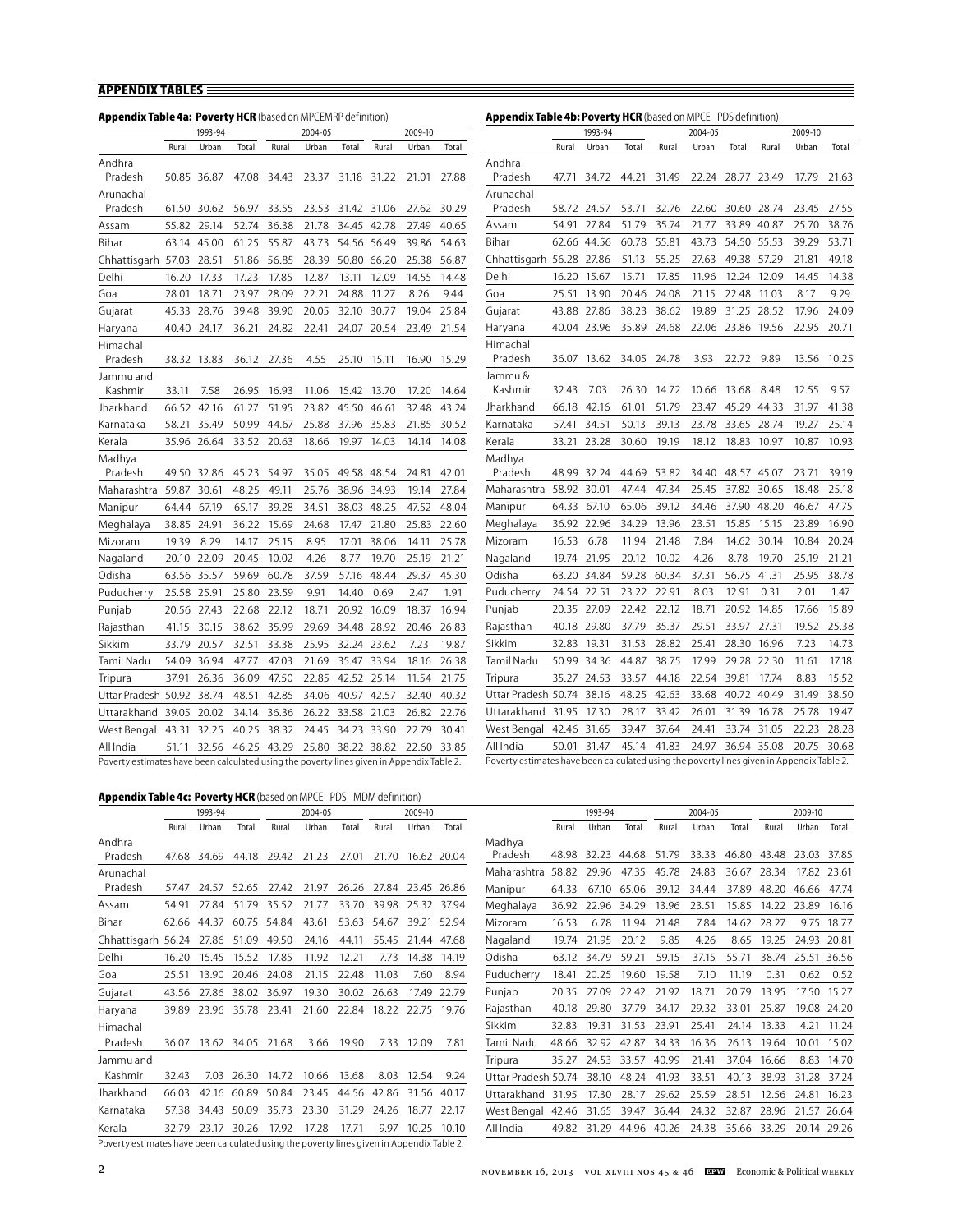|                     |       | 1993-94 |       | 2009-10<br>2004-05 |       |       |       |       |       |                     |       | 1993-94 |       |       | 2004-05 |       |       | 2009-10 |       |
|---------------------|-------|---------|-------|--------------------|-------|-------|-------|-------|-------|---------------------|-------|---------|-------|-------|---------|-------|-------|---------|-------|
|                     | Rural | Urban   | Total | Rural              | Urban | Total | Rural | Urban | Total |                     | Rural | Urban   | Total | Rural | Urban   | Total | Rural | Urban   | Total |
| Andhra<br>Pradesh   | 12.44 | 8.84    | 11.47 | 7.54               | 4.83  | 6.74  | 6.73  | 4.80  | 6.10  | Andhra<br>Pradesh   | 10.94 | 7.94    | 10.13 | 6.46  | 4.28    | 5.82  | 4.69  | 3.67    | 4.35  |
| Arunachal           |       |         |       |                    |       |       |       |       |       | Arunachal           |       |         |       |       |         |       |       |         |       |
| Pradesh             | 17.45 | 6.48    | 15.84 | 7.41               | 4.64  | 6.82  | 6.54  | 6.97  | 6.64  | Pradesh             | 16.25 | 4.67    | 14.55 | 7.16  | 4.25    | 6.54  | 5.36  | 5.50    | 5.39  |
| Assam               | 11.58 | 5.45    | 10.88 | 7.05               | 4.23  | 6.68  | 8.64  | 6.25  | 8.30  | Assam               | 11.12 | 5.20    | 10.44 | 6.78  | 4.08    | 6.42  | 7.27  | 5.76    | 7.06  |
| Bihar               | 16.20 | 11.39   | 15.70 | 12.74              | 11.43 | 12.59 | 14.26 | 10.59 | 13.85 | Bihar               | 16.06 | 11.21   | 15.55 | 12.68 | 11.39   | 12.54 | 13.56 | 10.24   | 13.19 |
| Chhattisgarh 12.76  |       | 6.08    | 11.55 | 14.49              | 7.20  | 12.94 | 19.04 | 7.31  | 16.36 | Chhattisgarh 12.45  |       | 5.82    | 11.25 | 13.66 | 6.81    | 12.20 | 12.60 | 4.96    | 10.85 |
| Delhi               | 1.85  | 4.07    | 3.87  | 1.97               | 2.01  | 2.00  | 0.98  | 3.07  | 3.01  | Delhi               | 1.58  | 3.67    | 3.48  | 1.97  | 1.93    | 1.93  | 0.98  | 2.99    | 2.93  |
| Goa                 | 7.14  | 2.74    | 5.23  | 5.56               | 4.37  | 4.91  | 1.80  | 1.50  | 1.62  | Goa                 | 6.38  | 2.38    | 4.64  | 5.07  | 3.99    | 4.48  | 1.28  | 1.32    | 1.31  |
| Gujarat             | 11.17 | 6.48    | 9.51  | 9.59               | 3.92  | 7.36  | 6.07  | 3.97  | 5.19  | Gujarat             | 10.67 | 6.17    | 9.08  | 9.05  | 3.78    | 6.98  | 5.27  | 3.76    | 4.64  |
| Haryana             | 9.62  | 4.61    | 8.33  | 4.73               | 4.94  | 4.80  | 4.11  | 4.72  | 4.32  | Haryana             | 9.42  | 4.51    | 8.15  | 4.68  | 4.85    | 4.73  | 3.61  | 4.51    | 3.92  |
| Himachal<br>Pradesh | 7.69  | 2.21    | 7.19  | 4.87               | 1.08  | 4.49  | 2.63  | 3.27  | 2.70  | Himachal<br>Pradesh | 7.04  | 1.90    | 6.57  | 3.96  | 0.91    | 3.66  | 1.68  | 2.60    | 1.77  |
| Jammu and           |       |         |       |                    |       |       |       |       |       | Jammu and           |       |         |       |       |         |       |       |         |       |
| Kashmir             | 6.05  | 1.28    | 4.90  | 2.43               | 2.42  | 2.43  | 1.85  | 2.87  | 2.12  | Kashmir             | 5.71  | 1.05    | 4.59  | 2.11  | 2.12    | 2.12  | 1.22  | 1.54    | 1.31  |
| Jharkhand           | 17.22 | 10.19   | 15.71 | 11.30              | 5.77  | 10.03 | 11.43 | 8.59  | 10.75 | Jharkhand           | 16.94 | 10.03   | 15.45 | 11.08 | 5.69    | 9.84  | 9.85  | 8.18    | 9.45  |
| Karnataka           | 15.77 | 9.04    | 13.64 | 8.71               | 6.23  | 7.82  | 7.66  | 5.29  | 6.76  | Karnataka           | 15.17 | 8.64    | 13.09 | 6.67  | 5.52    | 6.26  | 5.00  | 4.34    | 4.75  |
| Kerala              | 8.59  | 6.05    | 7.92  | 4.47               | 4.11  | 4.35  | 2.94  | 2.60  | 2.79  | Kerala              | 7.46  | 5.23    | 6.87  | 3.89  | 3.66    | 3.81  | 2.16  | 1.91    | 2.05  |
| Madhya              |       |         |       |                    |       |       |       |       |       | Madhya              |       |         |       |       |         |       |       |         |       |
| Pradesh             | 13.33 | 7.36    | 11.80 | 13.14              | 8.59  | 11.91 | 12.51 | 6.08  | 10.74 | Pradesh             | 13.08 | 7.16    | 11.57 | 12.56 | 8.34    | 11.42 | 10.75 | 5.47    | 9.29  |
| Maharashtra         | 17.59 | 8.17    | 13.84 | 12.39              | 6.52  | 9.84  | 7.50  | 4.41  | 6.11  | Maharashtra         | 17.16 | 7.97    | 13.51 | 11.64 | 6.34    | 9.34  | 6.05  | 4.09    | 5.17  |
| Manipur             | 12.13 | 15.08   | 12.91 | 5.71               | 5.12  | 5.55  | 7.16  | 9.19  | 7.76  | Manipur             | 12.05 | 15.03   | 12.84 | 5.70  | 5.11    | 5.55  | 7.03  | 9.02    | 7.62  |
| Meghalaya           | 6.68  | 4.04    | 6.18  | 1.68               | 2.80  | 1.90  | 2.33  | 5.22  | 2.91  | Meghalaya           | 6.29  | 3.65    | 5.79  | 1.47  | 2.78    | 1.73  | 1.65  | 4.88    | 2.30  |
| Mizoram             | 3.59  | 0.96    | 2.35  | 3.95               | 1.12  | 2.53  | 7.11  | 2.37  | 4.68  | Mizoram             | 2.93  | 0.70    | 1.88  | 3.13  | 0.93    | 2.02  | 5.03  | 1.48    | 3.21  |
| Nagaland            | 3.05  | 3.49    | 3.13  | 1.02               | 0.54  | 0.91  | 2.56  | 3.17  | 2.73  | Nagaland            | 2.99  | 3.38    | 3.06  | 1.02  | 0.54    | 0.91  | 2.56  | 3.17    | 2.73  |
| Odisha              | 16.27 | 8.60    | 15.21 | 17.37              | 9.60  | 16.16 | 12.45 | 6.25  | 11.42 | Odisha              | 16.06 | 8.40    | 15.00 | 16.78 | 9.43    | 15.63 | 8.92  | 4.93    | 8.26  |
| Puducherry          | 4.72  | 5.35    | 5.13  | 5.39               | 1.33  | 2.66  | 0.09  | 0.33  | 0.25  | Puducherry          | 4.28  | 4.93    | 4.70  | 4.36  | 1.01    | 2.11  | 0.07  | 0.16    | 0.13  |
| Punjab              | 3.74  | 5.22    | 4.20  | 3.76               | 3.17  | 3.55  | 2.34  | 3.99  | 2.95  | Punjab              | 3.66  | 5.13    | 4.12  | 3.75  | 3.17    | 3.55  | 2.05  | 3.72    | 2.67  |
| Rajasthan           | 8.95  | 6.68    | 8.43  | 7.05               | 5.75  | 6.74  | 5.24  | 4.14  | 4.96  | Rajasthan           | 8.65  | 6.50    | 8.15  | 6.79  | 5.72    | 6.53  | 4.81  | 3.80    | 4.56  |
| Sikkim              | 5.95  | 3.10    | 5.67  | 6.07               | 3.35  | 5.65  | 4.48  | 1.43  | 3.78  | Sikkim              | 5.28  | 2.89    | 5.05  | 4.47  | 3.23    | 4.28  | 2.75  | 1.42    | 2.45  |
| Tamil Nadu          | 14.61 | 8.86    | 12.50 | 10.56              | 4.57  | 7.83  | 7.68  | 3.59  | 5.72  | Tamil Nadu          | 13.18 | 7.97    | 11.26 | 7.60  | 3.46    | 5.71  | 4.07  | 1.91    | 3.03  |
| Tripura             | 8.86  | 5.38    | 8.31  | 10.43              | 3.90  | 9.11  | 3.86  | 2.18  | 3.44  | Tripura             | 8.13  | 4.86    | 7.62  | 8.39  | 3.32    | 7.37  | 2.12  | 1.56    | 1.98  |
| Uttar Pradesh 12.99 |       | 9.82    | 12.37 | 9.19               | 7.80  | 8.90  | 8.75  | 7.69  | 8.52  | Uttar Pradesh 12.91 |       | 9.58    | 12.25 | 8.99  | 7.71    | 8.71  | 7.74  | 7.23    | 7.63  |
| Uttarakhand         | 7.12  | 4.22    | 6.37  | 6.11               | 5.17  | 5.85  | 3.14  | 5.83  | 3.95  | Uttarakhand         | 5.27  | 3.94    | 4.93  | 5.40  | 5.06    | 5.31  | 2.42  | 5.44    | 3.32  |
| West Bengal         | 8.90  | 7.30    | 8.46  | 7.94               | 5.29  | 7.16  | 6.57  | 4.96  | 6.06  | West Bengal         | 8.69  | 7.01    | 8.22  | 7.73  | 5.19    | 6.98  | 5.78  | 4.62    | 5.42  |
|                     |       |         |       |                    |       |       |       |       |       |                     |       |         |       |       |         |       |       |         | 6.35  |

#### **Appendix Table 5c: Poverty Gap** (based on MPCE\_PDS\_MDM definition)

 $\equiv$ 

|                    | 1993-94 |       |       | 2004-05 |                             |       | 2009-10 |       |       |                     | 1993-94 |       |       |       | 2004-05 |       | 2009-10 |       |       |
|--------------------|---------|-------|-------|---------|-----------------------------|-------|---------|-------|-------|---------------------|---------|-------|-------|-------|---------|-------|---------|-------|-------|
|                    | Rural   | Urban | Total | Rural   | Urban                       | Total | Rural   | Urban | Total |                     | Rural   | Urban | Total | Rural | Urban   | Total | Rural   | Urban | Total |
| Andhra<br>Pradesh  | 10.93   | 7.93  | 10.12 | 5.70    | 3.95                        | 5.19  | 4.13    | 3.27  | 3.85  | Madhva<br>Pradesh   | 13.08   | 7.16  | 11.56 | 11.59 | 7.50    | 10.48 | 10.03   | 5.21  | 8.7   |
| Arunachal          |         |       |       |         |                             |       |         |       |       | Maharashtra         | 17.14   | 7.96  | 13.49 | 10.64 | 6.05    | 8.64  | 5.11    | 3.75  | 4.5   |
| Pradesh            | 15.48   | 4.67  | 13.90 | 5.87    | 3.88                        | 5.45  | 5.29    | 5.50  | 5.34  | Manipur             | 12.01   | 15.02 | 12.80 | 5.70  | 5.10    | 5.54  | 7.03    | 9.01  | 7.6   |
| Assam              | 11.12   | 5.20  | 10.44 | 6.70    | 4.06                        | 6.35  | 6.83    | 5.61  | 6.66  | Meghalaya           | 6.29    | 3.65  | 5.79  | 1.46  | 2.77    | 1.72  | 1.62    | 4.83  | 2.2   |
| Bihar              | 16.05   | 11.20 | 15.55 | 12.42   | 11.34                       | 12.30 | 13.16   | 10.14 | 12.82 | Mizoram             | 2.92    | 0.70  | 1.88  | 3.13  | 0.93    | 2.02  | 4.25    | 1.37  | 2.7   |
| Chhattisgarh 12.43 |         | 5.82  | 11.23 | 10.83   | 5.38                        | 9.67  | 10.97   | 4.59  | 9.52  | Nagaland            | 2.99    | 3.38  | 3.06  | 1.01  | 0.54    | 0.91  | 2.47    | 3.12  | 2.6   |
| Delhi              | 1.58    | 3.65  | 3.47  | 1.97    | 1.85                        | 1.86  | 0.42    | 2.93  | 2.86  | Odisha              | 16.02   | 8.40  | 14.97 | 15.97 | 9.16    | 14.91 | 7.71    | 4.64  | 7.2   |
| Goa                | 6.38    | 2.38  | 4.64  | 5.07    | 3.99                        | 4.48  | 1.23    | 1.21  | 1.22  | Puducherry          | 3.36    | 4.12  | 3.85  | 2.13  | 0.74    | 1.19  | 0.00    | 0.05  | 0.0   |
| Gujarat            | 10.45   | 6.11  | 8.92  | 8.18    | 3.50                        | 6.34  | 4.39    | 3.50  | 4.02  | Punjab              | 3.66    | 5.13  | 4.12  | 3.73  | 3.17    | 3.53  | 1.78    | 3.58  | 2.4   |
| Haryana            | 9.39    | 4.51  | 8.13  | 4.11    | 4.71                        | 4.30  | 3.40    | 4.46  | 3.76  | Rajasthan           | 8.65    | 6.50  | 8.15  | 6.42  | 5.64    | 6.24  | 4.12    | 3.55  | 3.9   |
| Himachal           |         |       |       |         |                             |       |         |       |       | Sikkim              | 5.28    | 2.89  | 5.05  | 3.65  | 3.10    | 3.57  | 1.72    | 0.74  | 1.4   |
| Pradesh            | 7.04    | 1.90  | 6.57  | 3.22    | 0.78                        | 2.98  | 1.15    | 2.16  | 1.25  | Tamil Nadu          | 11.75   | 7.35  | 10.13 | 6.03  | 2.84    | 4.58  | 3.09    | 1.57  | 2.3   |
| Jammu and          |         |       |       |         |                             |       |         |       |       | Tripura             | 8.13    | 4.86  | 7.61  | 7.27  | 3.02    | 6.41  | 1.69    | 1.39  | 1.6   |
| Kashmir            | 5.71    | 1.05  | 4.59  | 2.11    | 2.12                        | 2.12  | 1.14    | 1.53  | 1.25  | Uttar Pradesh 12.90 |         | 9.58  | 12.25 | 8.73  | 7.61    | 8.49  | 7.12    | 7.08  | 7.1   |
| Jharkhand          | 16.86   | 10.03 | 15.39 | 10.77   | 5.64                        | 9.60  | 8.65    | 7.68  | 8.42  | Uttarakhand         | 5.27    | 3.94  | 4.93  | 4.34  | 4.73    | 4.45  | 1.79    | 4.92  | 2.7   |
| Karnataka          | 15.14   | 8.64  | 13.07 | 5.55    | 5.14                        | 5.40  | 4.08    | 3.84  | 3.99  | West Bengal         | 8.69    | 7.00  | 8.22  | 7.29  | 5.13    | 6.65  | 5.05    | 4.33  | 4.8   |
| Kerala             | 7.30    | 5.09  | 6.71  | 3.51    | 3.33                        | 3.45  | 1.86    | 1.71  | 1.79  | All India           | 12.19   | 7.34  | 10.92 | 8.46  | 5.23    | 7.52  | 6.47    | 4.21  | 5.7   |
| .                  |         |       | .     |         | $\sim$ $\sim$ $\sim$ $\sim$ |       |         | .     |       |                     |         |       |       |       |         |       |         |       |       |

|                     |       | 1993-94 |       |       | 2004-05 |       |       | ZUUY-IU |       |
|---------------------|-------|---------|-------|-------|---------|-------|-------|---------|-------|
|                     | Rural | Urban   | Total | Rural | Urban   | Total | Rural | Urban   | Total |
| Madhya              |       |         |       |       |         |       |       |         |       |
| Pradesh             | 13.08 | 7.16    | 11.56 | 11.59 | 7.50    | 10.48 | 10.03 | 5.21    | 8.71  |
| Maharashtra         | 17.14 | 7.96    | 13.49 | 10.64 | 6.05    | 8.64  | 5.11  | 3.75    | 4.50  |
| Manipur             | 12.01 | 15.02   | 12.80 | 5.70  | 5.10    | 5.54  | 7.03  | 9.01    | 7.61  |
| Meghalaya           | 6.29  | 3.65    | 5.79  | 1.46  | 2.77    | 1.72  | 1.62  | 4.83    | 2.26  |
| Mizoram             | 2.92  | 0.70    | 1.88  | 3.13  | 0.93    | 2.02  | 4.25  | 1.37    | 2.77  |
| Nagaland            | 2.99  | 3.38    | 3.06  | 1.01  | 0.54    | 0.91  | 2.47  | 3.12    | 2.65  |
| Odisha              | 16.02 | 8.40    | 14.97 | 15.97 | 9.16    | 14.91 | 7.71  | 4.64    | 7.21  |
| Puducherry          | 3.36  | 4.12    | 3.85  | 2.13  | 0.74    | 1.19  | 0.00  | 0.05    | 0.04  |
| Punjab              | 3.66  | 5.13    | 4.12  | 3.73  | 3.17    | 3.53  | 1.78  | 3.58    | 2.45  |
| Rajasthan           | 8.65  | 6.50    | 8.15  | 6.42  | 5.64    | 6.24  | 4.12  | 3.55    | 3.98  |
| Sikkim              | 5.28  | 2.89    | 5.05  | 3.65  | 3.10    | 3.57  | 1.72  | 0.74    | 1.49  |
| Tamil Nadu          | 11.75 | 7.35    | 10.13 | 6.03  | 2.84    | 4.58  | 3.09  | 1.57    | 2.36  |
| Tripura             | 8.13  | 4.86    | 7.61  | 7.27  | 3.02    | 6.41  | 1.69  | 1.39    | 1.61  |
| Uttar Pradesh 12.90 |       | 9.58    | 12.25 | 8.73  | 7.61    | 8.49  | 7.12  | 7.08    | 7.11  |
| Uttarakhand         | 5.27  | 3.94    | 4.93  | 4.34  | 4.73    | 4.45  | 1.79  | 4.92    | 2.72  |
| West Bengal         | 8.69  | 7.00    | 8.22  | 7.29  | 5.13    | 6.65  | 5.05  | 4.33    | 4.82  |
| All India           | 12.19 | 7.34    | 10.92 | 8.46  | 5.23    | 7.52  | 6.47  | 4.21    | 5.78  |
|                     |       |         |       |       |         |       |       |         |       |

Poverty estimates have been calculated using the poverty lines given in Appendix Table 2.